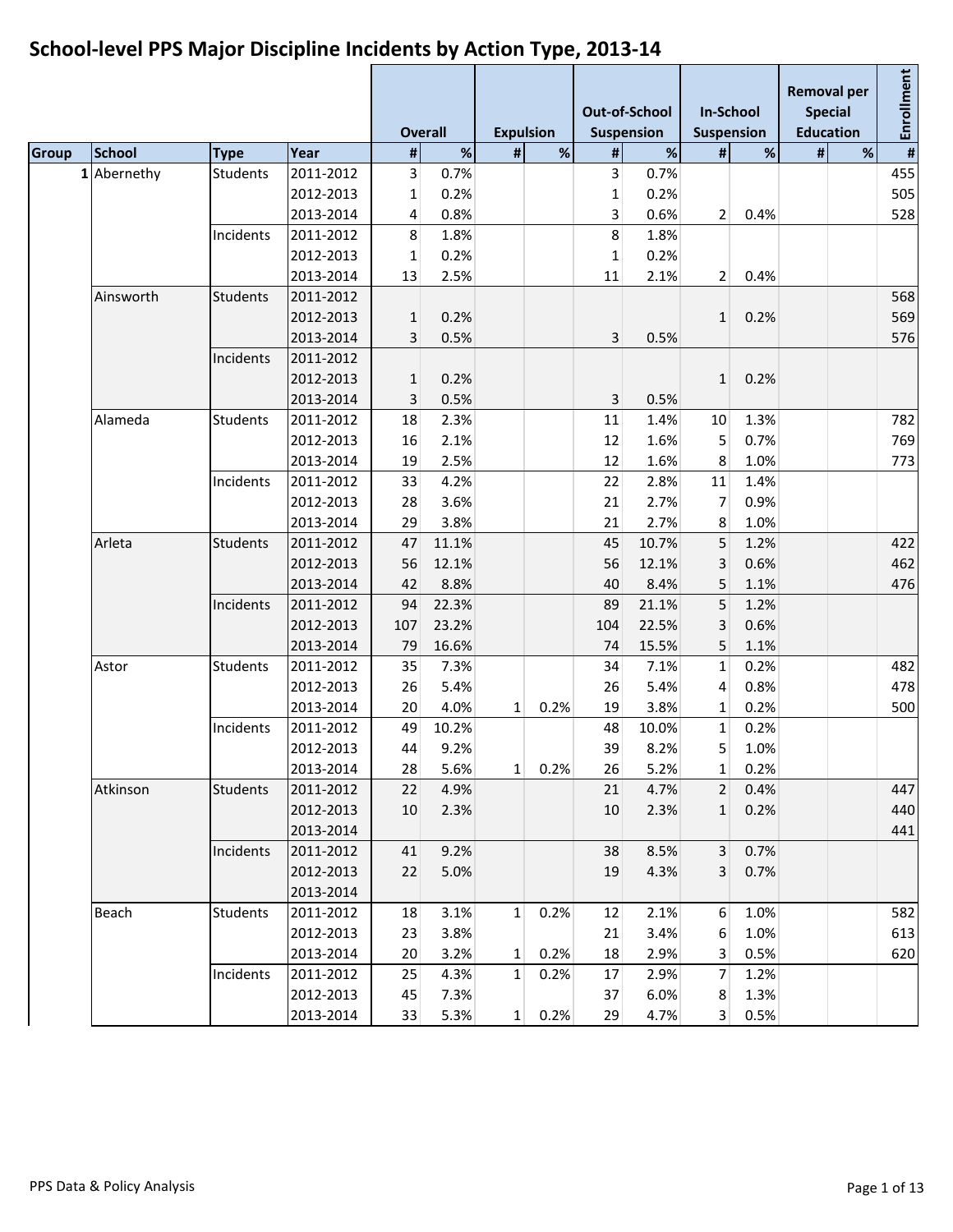|                            |           |                 |           |                | <b>Overall</b> | <b>Expulsion</b> |      |                | <b>Out-of-School</b><br><b>Suspension</b> | <b>In-School</b><br>Suspension |      |   | <b>Removal per</b><br><b>Special</b><br><b>Education</b> | Enrollment              |
|----------------------------|-----------|-----------------|-----------|----------------|----------------|------------------|------|----------------|-------------------------------------------|--------------------------------|------|---|----------------------------------------------------------|-------------------------|
| <b>School</b>              |           | <b>Type</b>     | Year      | $\pmb{\sharp}$ | %              | #                | %    | $\#$           | %                                         | $\pmb{\sharp}$                 | $\%$ | # | %                                                        | $\overline{\mathbf{H}}$ |
| <b>Beverly Cleary</b><br>1 |           | <b>Students</b> | 2011-2012 | 16             | 2.4%           |                  |      | 15             | 2.2%                                      | $\overline{4}$                 | 0.6% |   |                                                          | 674                     |
|                            |           |                 | 2012-2013 | 22             | 3.0%           |                  |      | 21             | 2.9%                                      | $\overline{2}$                 | 0.3% |   |                                                          | 730                     |
|                            |           |                 | 2013-2014 | $\overline{7}$ | 0.9%           |                  |      | 7              | 0.9%                                      | $\mathbf{1}$                   | 0.1% |   |                                                          | 814                     |
|                            |           | Incidents       | 2011-2012 | 24             | 3.6%           |                  |      | 18             | 2.7%                                      | 6                              | 0.9% |   |                                                          |                         |
|                            |           |                 | 2012-2013 | 38             | 5.2%           |                  |      | 34             | 4.7%                                      | 4                              | 0.5% |   |                                                          |                         |
|                            |           |                 | 2013-2014 | 10             | 1.2%           |                  |      | 8              | 1.0%                                      | 2                              | 0.2% |   |                                                          |                         |
| <b>Boise-Eliot</b>         |           | <b>Students</b> | 2011-2012 | 60             | 15.4%          | $\overline{2}$   | 0.5% | 56             | 14.4%                                     | 14                             | 3.6% |   |                                                          | 389                     |
|                            |           |                 | 2012-2013 |                |                |                  |      |                |                                           |                                |      |   |                                                          |                         |
|                            |           |                 | 2013-2014 |                |                |                  |      |                |                                           |                                |      |   |                                                          |                         |
|                            |           | Incidents       | 2011-2012 | 121            | 31.1%          | 2                | 0.5% | 104            | 26.7%                                     | 15                             | 3.9% |   |                                                          |                         |
|                            |           |                 | 2012-2013 |                |                |                  |      |                |                                           |                                |      |   |                                                          |                         |
|                            |           |                 | 2013-2014 |                |                |                  |      |                |                                           |                                |      |   |                                                          |                         |
| Humboldt                   |           | <b>Students</b> | 2011-2012 | 31             | 14.2%          |                  |      | 31             | 14.2%                                     | $\overline{3}$                 | 1.4% |   |                                                          | 219                     |
|                            |           |                 | 2012-2013 |                |                |                  |      |                |                                           |                                |      |   |                                                          |                         |
|                            |           |                 | 2013-2014 |                |                |                  |      |                |                                           |                                |      |   |                                                          |                         |
|                            |           | Incidents       | 2011-2012 | 64             | 29.2%          |                  |      | 60             | 27.4%                                     | $\overline{4}$                 | 1.8% |   |                                                          |                         |
|                            |           |                 | 2012-2013 |                |                |                  |      |                |                                           |                                |      |   |                                                          |                         |
|                            |           |                 | 2013-2014 |                |                |                  |      |                |                                           |                                |      |   |                                                          |                         |
| Boise-Eliot/HumbeStudents  |           |                 | 2011-2012 |                |                |                  |      |                |                                           |                                |      |   |                                                          |                         |
|                            |           |                 | 2012-2013 | 86             | 16.1%          |                  |      | 80             | 15.0%                                     | 9                              | 1.7% |   |                                                          | 535                     |
|                            |           | 2013-2014       | 37        | 7.3%           |                |                  | 37   | 7.3%           | $\mathbf{1}$                              | 0.2%                           |      |   | 506                                                      |                         |
|                            | Incidents | 2011-2012       |           |                |                |                  |      |                |                                           |                                |      |   |                                                          |                         |
|                            |           | 2012-2013       | 166       | 31.0%          |                |                  | 157  | 29.3%          | 9                                         | 1.7%                           |      |   |                                                          |                         |
|                            |           | 2013-2014       | 58        | 11.5%          |                |                  | 57   | 11.3%          | 1                                         | 0.2%                           |      |   |                                                          |                         |
|                            |           | <b>Students</b> | 2011-2012 | 33             | 8.3%           |                  |      | 28             | 7.1%                                      | 9                              | 2.3% |   |                                                          | 396                     |
| <b>Bridger</b>             |           | 2012-2013       | 37        | 9.1%           |                |                  | 35   | 8.6%           | 5                                         | 1.2%                           |      |   | 405                                                      |                         |
|                            |           |                 | 2013-2014 | 30             | 6.9%           |                  |      | 30             | 6.9%                                      | $\mathbf{1}$                   | 0.2% |   |                                                          | 435                     |
|                            |           | Incidents       | 2011-2012 | 46             | 11.6%          |                  |      | 37             | 9.3%                                      | 9                              | 2.3% |   |                                                          |                         |
|                            |           |                 | 2012-2013 | 56             | 13.8%          |                  |      | 51             | 12.6%                                     | 5                              | 1.2% |   |                                                          |                         |
|                            |           |                 | 2013-2014 | 51             | 11.7%          |                  |      | 50             | 11.5%                                     | 1                              | 0.2% |   |                                                          |                         |
| <b>Bridlemile</b>          |           | <b>Students</b> | 2011-2012 | $\overline{7}$ | 1.5%           |                  |      | $\overline{4}$ | 0.8%                                      | $4 \mid$                       | 0.8% |   |                                                          | 472                     |
|                            |           |                 | 2012-2013 | 4              | 0.9%           |                  |      | 4              | 0.9%                                      |                                |      |   |                                                          | 457                     |
|                            |           |                 | 2013-2014 |                |                |                  |      |                |                                           |                                |      |   |                                                          | 450                     |
|                            |           | Incidents       | 2011-2012 | 11             | 2.3%           |                  |      | 7              | 1.5%                                      | $\overline{4}$                 | 0.8% |   |                                                          |                         |
|                            |           |                 | 2012-2013 | 4              | 0.9%           |                  |      | 4              | 0.9%                                      |                                |      |   |                                                          |                         |
|                            |           |                 | 2013-2014 |                |                |                  |      |                |                                           |                                |      |   |                                                          |                         |
| <b>Buckman</b>             |           | <b>Students</b> | 2011-2012 | 24             | 4.9%           |                  |      | 24             | 4.9%                                      |                                |      |   |                                                          | 488                     |
|                            |           |                 | 2012-2013 | 24             | 5.2%           |                  |      | 24             | 5.2%                                      |                                |      |   |                                                          | 460                     |
|                            |           |                 | 2013-2014 | 28             | 6.2%           |                  |      | 28             | 6.2%                                      |                                |      |   |                                                          | 452                     |
|                            |           | Incidents       | 2011-2012 | 61             | 12.5%          |                  |      | 61             | 12.5%                                     |                                |      |   |                                                          |                         |
|                            |           |                 | 2012-2013 | 55             | 12.0%          |                  |      | 55             | 12.0%                                     |                                |      |   |                                                          |                         |
|                            |           |                 | 2013-2014 | 73             | 16.2%          |                  |      | 73             | 16.2%                                     |                                |      |   |                                                          |                         |
| Capitol Hill               |           | <b>Students</b> | 2011-2012 | 11             | 3.0%           |                  |      | $\overline{7}$ | 1.9%                                      | $\overline{4}$                 | 1.1% |   |                                                          | 371                     |
|                            |           |                 | 2012-2013 | 12             | 3.0%           |                  |      | 12             | 3.0%                                      | $\mathbf{1}$                   | 0.2% |   |                                                          | 403                     |
|                            |           |                 | 2013-2014 | 6              | 1.5%           |                  |      | 5              | 1.2%                                      | 1                              | 0.2% |   |                                                          | 405                     |
|                            |           | Incidents       | 2011-2012 | 17             | 4.6%           |                  |      | 13             | 3.5%                                      | $\overline{4}$                 | 1.1% |   |                                                          |                         |
|                            |           |                 | 2012-2013 | 19             | 4.7%           |                  |      | 18             | 4.5%                                      | $\mathbf{1}$                   | 0.2% |   |                                                          |                         |
|                            |           |                 | 2013-2014 | $9\,$          | 2.2%           |                  |      | 8              | 2.0%                                      | $\mathbf{1}$                   | 0.2% |   |                                                          |                         |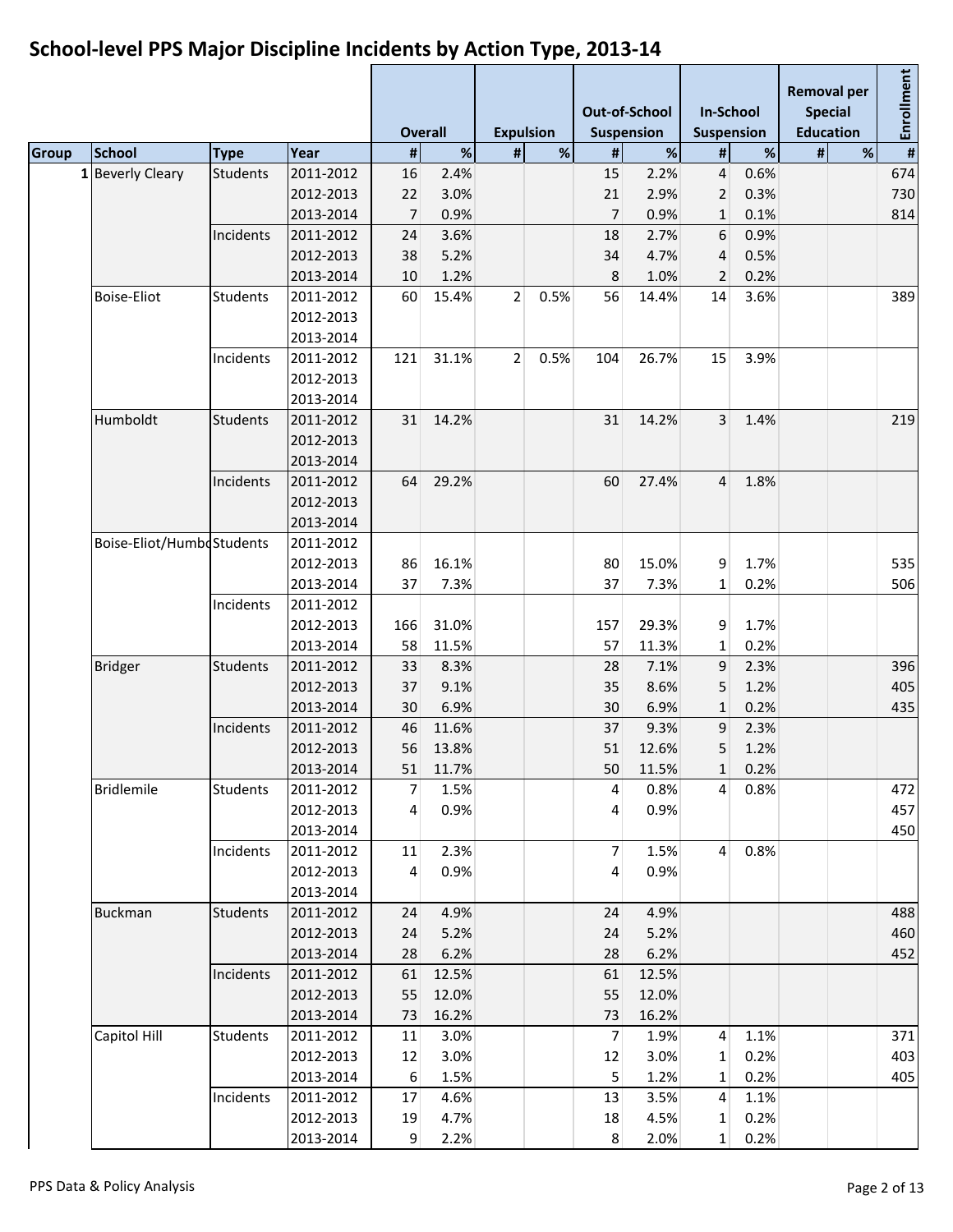|                            |                         |                 |                        |                | <b>Overall</b> | <b>Expulsion</b> |                 |                | Out-of-School<br><b>Suspension</b> | <b>In-School</b><br><b>Suspension</b> |         | <b>Removal per</b> | <b>Special</b><br><b>Education</b> | Enrollment |
|----------------------------|-------------------------|-----------------|------------------------|----------------|----------------|------------------|-----------------|----------------|------------------------------------|---------------------------------------|---------|--------------------|------------------------------------|------------|
|                            | <b>School</b>           | <b>Type</b>     | Year                   | #              | %              | #                | %               | $\#$           | $\%$                               | #                                     | %       | #                  | %                                  | #          |
| 1                          | César Chávez            | <b>Students</b> | 2011-2012              | 57             | 12.6%          |                  |                 | 42             | 9.3%                               | 24                                    | 5.3%    |                    |                                    | 453        |
|                            |                         |                 | 2012-2013              | 53             | 11.2%          | $\mathbf{1}$     | 0.2%            | 48             | 10.1%                              | 13                                    | 2.7%    |                    |                                    | 473        |
|                            |                         |                 | 2013-2014              | 20             | 4.1%           | $\mathbf{1}$     | 0.2%            | 19             | 3.9%                               | $\overline{2}$                        | 0.4%    |                    |                                    | 483        |
|                            |                         | Incidents       | 2011-2012              | 85             | 18.8%          |                  |                 | 56             | 12.4%                              | 29                                    | 6.4%    |                    |                                    |            |
|                            |                         |                 | 2012-2013              | 106            | 22.4%          | $\mathbf{1}$     | 0.2%            | 90             | 19.0%                              | 15                                    | 3.2%    |                    |                                    |            |
|                            |                         |                 | 2013-2014              | 35             | 7.2%           | $\mathbf{1}$     | 0.2%            | 32             | 6.6%                               | $\overline{2}$                        | 0.4%    |                    |                                    |            |
|                            | Chapman                 | <b>Students</b> | 2011-2012              | 21             | 3.7%           |                  |                 | 17             | 3.0%                               | 9                                     | 1.6%    |                    |                                    | 562        |
|                            |                         |                 | 2012-2013              | 18             | 3.0%           |                  |                 | 10             | 1.7%                               | 14                                    | 2.4%    |                    |                                    | 592        |
|                            |                         |                 | 2013-2014              | 16             | 2.5%           |                  |                 | 13             | 2.0%                               | 5                                     | 0.8%    |                    |                                    | 646        |
|                            |                         | Incidents       | 2011-2012              | 55             | 9.8%           |                  |                 | 39             | 6.9%                               | 16                                    | 2.8%    |                    |                                    |            |
|                            |                         |                 | 2012-2013              | 50             | 8.4%           |                  |                 | 24             | 4.1%                               | 26                                    | 4.4%    |                    |                                    |            |
|                            |                         |                 | 2013-2014              | 23             | 3.6%           |                  |                 | 18             | 2.8%                               | 5                                     | 0.8%    |                    |                                    |            |
|                            | Chief Joseph            | <b>Students</b> | 2011-2012              | 9              | 1.9%           |                  |                 | 6              | 1.2%                               | 3                                     | 0.6%    |                    |                                    | 481        |
|                            |                         |                 | 2012-2013              | 5              | 1.1%           |                  |                 | 4              | 0.9%                               | $\mathbf{1}$                          | 0.2%    |                    |                                    | 459        |
|                            |                         |                 | 2013-2014              |                |                |                  |                 |                |                                    |                                       |         |                    |                                    |            |
|                            |                         | Incidents       | 2011-2012              | 11             | 2.3%           |                  |                 | $\overline{7}$ | 1.5%                               | 4                                     | 0.8%    |                    |                                    |            |
|                            |                         | 2012-2013       | 5                      | 1.1%           |                |                  | 4               | 0.9%           | $\mathbf{1}$                       | 0.2%                                  |         |                    |                                    |            |
|                            |                         |                 | 2013-2014              |                |                |                  |                 |                |                                    |                                       |         |                    |                                    |            |
| Ockley Green               | <b>Students</b>         | 2011-2012       | 106                    | 39.4%          |                |                  | 105             | 39.0%          | 6                                  | 2.2%                                  |         |                    | 269                                |            |
|                            |                         | 2012-2013       | 56                     | 23.0%          |                |                  | 56              | 23.0%          | 3                                  | 1.2%                                  |         |                    | 243                                |            |
|                            |                         | 2013-2014       |                        |                |                |                  |                 |                |                                    |                                       |         |                    |                                    |            |
|                            |                         | Incidents       | 2011-2012              | 319            | 118.6%         |                  |                 | 313            | 116.4%                             | 6                                     | 2.2%    |                    |                                    |            |
|                            |                         |                 | 2012-2013              | 148            | 60.9%          |                  |                 | 145            | 59.7%                              | 3                                     | 1.2%    |                    |                                    |            |
|                            |                         |                 | 2013-2014              |                |                |                  |                 |                |                                    |                                       |         |                    |                                    |            |
| Chief Joseph/OckleStudents |                         | 2011-2012       |                        |                |                |                  |                 |                |                                    |                                       |         |                    |                                    |            |
|                            |                         |                 | 2012-2013              |                |                |                  |                 |                |                                    |                                       |         |                    |                                    |            |
|                            |                         |                 | 2013-2014              | 37             | 5.8%           | $\mathbf{1}$     | 0.2%            | 33             | 5.1%                               | 9                                     | 1.4%    |                    |                                    | 642        |
|                            |                         | Incidents       | 2011-2012              |                |                |                  |                 |                |                                    |                                       |         |                    |                                    |            |
|                            |                         |                 | 2012-2013              |                |                |                  |                 |                |                                    |                                       |         |                    |                                    |            |
|                            |                         |                 | 2013-2014              |                | 77 12.0%       |                  | $1 \quad 0.2\%$ |                | 66 10.3%                           |                                       | 10 1.6% |                    |                                    |            |
|                            | <b>Creative Science</b> | <b>Students</b> | 2011-2012              | 12             | 3.4%           |                  |                 | 8              | 2.2%                               | $\vert 4 \vert$                       | 1.1%    |                    |                                    | 356        |
|                            |                         |                 | 2012-2013              | $\overline{9}$ | 2.3%           |                  |                 | 6              | 1.5%                               | 6                                     | 1.5%    |                    |                                    | 388        |
|                            |                         |                 | 2013-2014              | 6              | 1.4%           |                  |                 | 5              | 1.2%                               | 3                                     | 0.7%    |                    |                                    | 425        |
|                            |                         | Incidents       | 2011-2012              | 16             | 4.5%           |                  |                 | 12             | 3.4%                               | $\vert 4 \vert$                       | 1.1%    |                    |                                    |            |
|                            |                         |                 | 2012-2013              | 13             | 3.4%           |                  |                 | 6              | 1.5%                               | $\overline{7}$                        | 1.8%    |                    |                                    |            |
|                            |                         |                 | 2013-2014              | 11             | 2.6%           |                  |                 | 8              | 1.9%                               | $\overline{3}$                        | 0.7%    |                    |                                    |            |
|                            | Creston                 | <b>Students</b> | 2011-2012              | 12             | 3.2%           |                  |                 | 7              | 1.8%                               | 6                                     | 1.6%    |                    |                                    | 380        |
|                            |                         |                 | 2012-2013              | 12             | 3.5%           |                  |                 |                | 3.2%                               |                                       | 0.3%    |                    |                                    | 345        |
|                            |                         |                 | 2013-2014              | 17             | 4.9%           |                  |                 | 11<br>17       | 4.9%                               | 1<br>1                                | 0.3%    |                    |                                    | 350        |
|                            |                         | Incidents       | 2011-2012              | 14             |                |                  |                 | $8\phantom{1}$ | 2.1%                               | 6                                     | 1.6%    |                    |                                    |            |
|                            |                         |                 | 2012-2013              | 12             | 3.7%<br>3.5%   |                  |                 |                | 3.2%                               | 1                                     | 0.3%    |                    |                                    |            |
|                            |                         |                 | 2013-2014              | 33             | 9.4%           |                  |                 | 11<br>32       | 9.1%                               |                                       | 0.3%    |                    |                                    |            |
|                            |                         |                 |                        |                |                |                  |                 |                |                                    | $\mathbf{1}$                          |         |                    |                                    | 425        |
|                            | Duniway                 | <b>Students</b> | 2011-2012              |                |                |                  |                 |                |                                    |                                       |         |                    |                                    | 423        |
|                            |                         |                 | 2012-2013<br>2013-2014 |                | 0.2%           |                  |                 |                |                                    |                                       |         |                    |                                    |            |
|                            |                         |                 |                        | 1              |                |                  |                 | $\mathbf{1}$   | 0.2%                               |                                       |         |                    |                                    | 437        |
|                            |                         | Incidents       | 2011-2012<br>2012-2013 |                |                |                  |                 |                |                                    |                                       |         |                    |                                    |            |
|                            |                         |                 |                        |                |                |                  |                 |                |                                    |                                       |         |                    |                                    |            |
|                            |                         |                 | 2013-2014              | 2              | 0.5%           |                  |                 | $\overline{2}$ | 0.5%                               |                                       |         |                    |                                    |            |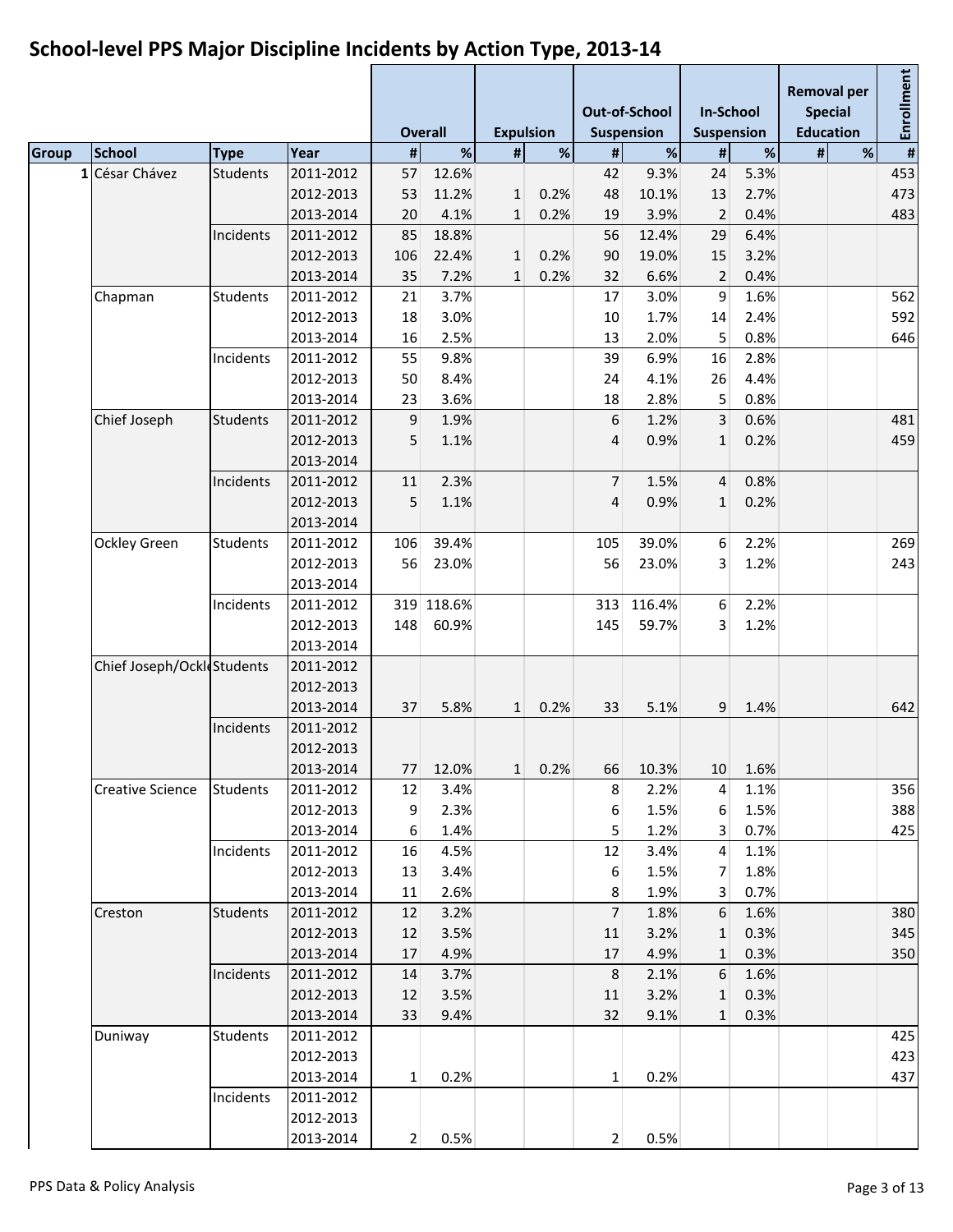|              |                      |                 |           |                | <b>Overall</b> | <b>Expulsion</b> |      |                | <b>Out-of-School</b><br><b>Suspension</b> | <b>In-School</b><br><b>Suspension</b> |         |   | <b>Removal per</b><br><b>Special</b><br><b>Education</b> | Enrollment              |
|--------------|----------------------|-----------------|-----------|----------------|----------------|------------------|------|----------------|-------------------------------------------|---------------------------------------|---------|---|----------------------------------------------------------|-------------------------|
| <b>Group</b> | School               | <b>Type</b>     | Year      | $\#$           | %              | #                | $\%$ | #              | $\%$                                      | #                                     | %       | # | %                                                        | $\overline{\mathbf{H}}$ |
| 1            | Faubion              | <b>Students</b> | 2011-2012 | 42             | 9.7%           | $\mathbf{1}$     | 0.2% | 41             | 9.4%                                      |                                       |         |   |                                                          | 434                     |
|              |                      |                 | 2012-2013 | 32             | 7.0%           |                  |      | 32             | 7.0%                                      |                                       |         |   |                                                          | 454                     |
|              |                      |                 | 2013-2014 | 42             | 8.6%           |                  |      | 42             | 8.6%                                      |                                       |         |   |                                                          | 487                     |
|              |                      | Incidents       | 2011-2012 | 76             | 17.5%          | 1                | 0.2% | 75             | 17.3%                                     |                                       |         |   |                                                          |                         |
|              |                      |                 | 2012-2013 | 65             | 14.3%          |                  |      | 65             | 14.3%                                     |                                       |         |   |                                                          |                         |
|              |                      |                 | 2013-2014 | 79             | 16.2%          |                  |      | 79             | 16.2%                                     |                                       |         |   |                                                          |                         |
|              | <b>Forest Park</b>   | <b>Students</b> | 2011-2012 | 6              | 1.2%           |                  |      | 4              | 0.8%                                      | 3                                     | 0.6%    |   |                                                          | 491                     |
|              |                      |                 | 2012-2013 | $\overline{2}$ | 0.4%           |                  |      |                |                                           | 2                                     | 0.4%    |   |                                                          | 502                     |
|              |                      |                 | 2013-2014 | $\mathbf{1}$   | 0.2%           |                  |      | $\mathbf{1}$   | 0.2%                                      |                                       |         |   |                                                          | 490                     |
|              |                      | Incidents       | 2011-2012 | 8              | 1.6%           |                  |      | 5              | 1.0%                                      | 3                                     | 0.6%    |   |                                                          |                         |
|              |                      |                 | 2012-2013 | $\overline{2}$ | 0.4%           |                  |      |                |                                           | 2                                     | 0.4%    |   |                                                          |                         |
|              |                      |                 | 2013-2014 | $\mathbf{1}$   | 0.2%           |                  |      | 1              | 0.2%                                      |                                       |         |   |                                                          |                         |
|              | Glencoe              | <b>Students</b> | 2011-2012 | 12             | 2.6%           |                  |      | 8              | 1.8%                                      | 5                                     | 1.1%    |   |                                                          | 453                     |
|              |                      |                 | 2012-2013 | 5              | 1.1%           |                  |      | 5              | 1.1%                                      |                                       |         |   |                                                          | 472                     |
|              |                      |                 | 2013-2014 | 4              | 0.8%           |                  |      | 4              | 0.8%                                      |                                       |         |   |                                                          | 502                     |
|              |                      | Incidents       | 2011-2012 | 16             | 3.5%           |                  |      | 10             | 2.2%                                      | 6                                     | 1.3%    |   |                                                          |                         |
|              |                      |                 | 2012-2013 | 11             | 2.3%           |                  |      | 11             | 2.3%                                      |                                       |         |   |                                                          |                         |
|              |                      |                 | 2013-2014 | 11             | 2.2%           |                  |      | 11             | 2.2%                                      |                                       |         |   |                                                          |                         |
|              | Grout                | Students        | 2011-2012 | 4              | 1.1%           |                  |      | 4              | 1.1%                                      |                                       |         |   |                                                          | 359                     |
|              |                      |                 | 2012-2013 | 1              | 0.3%           |                  |      | 1              | 0.3%                                      |                                       |         |   |                                                          | 371                     |
|              |                      |                 | 2013-2014 | 5              | 1.3%           |                  |      | 5              | 1.3%                                      |                                       |         |   |                                                          | 377                     |
|              |                      | Incidents       | 2011-2012 | 8              | 2.2%           |                  |      | 8              | 2.2%                                      |                                       |         |   |                                                          |                         |
|              |                      |                 | 2012-2013 | 1              | 0.3%           |                  |      | $\mathbf{1}$   | 0.3%                                      |                                       |         |   |                                                          |                         |
|              |                      |                 | 2013-2014 | 10             | 2.7%           |                  |      | 10             | 2.7%                                      |                                       |         |   |                                                          |                         |
|              | <b>Harrison Park</b> | <b>Students</b> | 2011-2012 | 69             | 9.2%           |                  |      | 51             | 6.8%                                      | 32                                    | 4.3%    |   |                                                          | 751                     |
|              |                      |                 | 2012-2013 | 106            | 14.0%          | $\mathbf{1}$     | 0.1% | 86             | 11.4%                                     | 55                                    | 7.3%    |   |                                                          | 757                     |
|              |                      |                 | 2013-2014 | 64             | 8.6%           |                  |      | 56             | 7.5%                                      | 22                                    | 3.0%    |   |                                                          | 742                     |
|              |                      | Incidents       | 2011-2012 | 148            | 19.7%          |                  |      | 112            | 14.9%                                     | 36                                    | 4.8%    |   |                                                          |                         |
|              |                      |                 | 2012-2013 | 321            | 42.4%          | 1                | 0.1% | 237            | 31.3%                                     | 83                                    | 11.0%   |   |                                                          |                         |
|              |                      |                 | 2013-2014 | 144            | 19.4%          |                  |      | 117            | 15.8%                                     |                                       | 27 3.6% |   |                                                          |                         |
|              | Hayhurst             | <b>Students</b> | 2011-2012 | 5              | 1.2%           |                  |      | 5              | 1.2%                                      |                                       |         |   |                                                          | 420                     |
|              |                      |                 | 2012-2013 | 4              | 1.0%           |                  |      | 4              | 1.0%                                      |                                       |         |   |                                                          | 412                     |
|              |                      |                 | 2013-2014 | $\mathbf{1}$   | 0.2%           |                  |      | 1              | 0.2%                                      |                                       |         |   |                                                          | 415                     |
|              |                      | Incidents       | 2011-2012 | 9              | 2.1%           |                  |      | 9              | 2.1%                                      |                                       |         |   |                                                          |                         |
|              |                      |                 | 2012-2013 | 4              | 1.0%           |                  |      | 4              | 1.0%                                      |                                       |         |   |                                                          |                         |
|              |                      |                 | 2013-2014 | 1              | 0.2%           |                  |      | $\mathbf{1}$   | 0.2%                                      |                                       |         |   |                                                          |                         |
|              | Irvington            | <b>Students</b> | 2011-2012 | 16             | 3.3%           |                  |      | 16             | 3.3%                                      | $\overline{2}$                        | 0.4%    |   |                                                          | 483                     |
|              |                      |                 | 2012-2013 | $\overline{7}$ | 1.5%           |                  |      | $\overline{7}$ | 1.5%                                      |                                       |         |   |                                                          | 460                     |
|              |                      |                 | 2013-2014 | $\overline{7}$ | 1.5%           |                  |      | $\overline{7}$ | 1.5%                                      |                                       |         |   |                                                          | 478                     |
|              |                      | Incidents       | 2011-2012 | 21             | 4.3%           |                  |      | 19             | 3.9%                                      | 2 <sup>1</sup>                        | 0.4%    |   |                                                          |                         |
|              |                      |                 | 2012-2013 | 12             | 2.6%           |                  |      | 12             | 2.6%                                      |                                       |         |   |                                                          |                         |
|              |                      |                 | 2013-2014 | 11             | 2.3%           |                  |      | 11             | 2.3%                                      |                                       |         |   |                                                          |                         |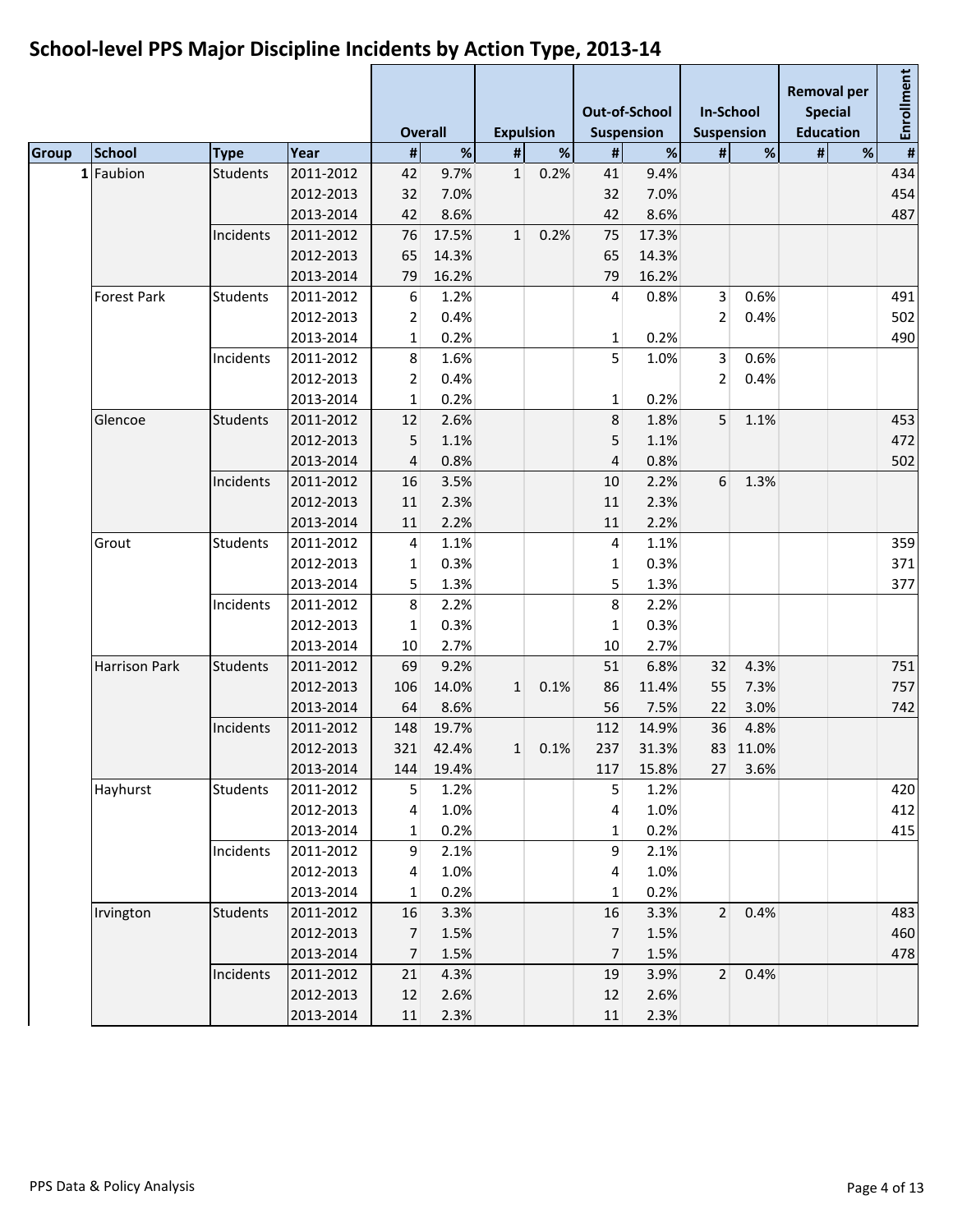|                 |                 |           |                | <b>Overall</b> | <b>Expulsion</b> |      |                | <b>Out-of-School</b><br><b>Suspension</b> | <b>In-School</b><br><b>Suspension</b> |          | <b>Removal per</b><br><b>Special</b> | <b>Education</b> | Enrollment |
|-----------------|-----------------|-----------|----------------|----------------|------------------|------|----------------|-------------------------------------------|---------------------------------------|----------|--------------------------------------|------------------|------------|
| <b>School</b>   | <b>Type</b>     | Year      | $\pmb{\sharp}$ | %              | #                | %    | $\sharp$       | $\%$                                      | $\pmb{\sharp}$                        | %        | #                                    | %                | #          |
| James John<br>1 | <b>Students</b> | 2011-2012 | 23             | 5.7%           | $1\vert$         | 0.2% | 17             | 4.2%                                      | 8                                     | 2.0%     |                                      |                  | 402        |
|                 |                 | 2012-2013 | 26             | 5.9%           |                  |      | 26             | 5.9%                                      | $\overline{7}$                        | 1.6%     |                                      |                  | 439        |
|                 |                 | 2013-2014 | 18             | 3.9%           | $\mathbf{1}$     | 0.2% | 14             | 3.0%                                      | 5                                     | 1.1%     |                                      |                  | 461        |
|                 | Incidents       | 2011-2012 | 40             | 10.0%          | 1 <sup>1</sup>   | 0.2% | 29             | 7.2%                                      | 10                                    | 2.5%     |                                      |                  |            |
|                 |                 | 2012-2013 | 70             | 15.9%          |                  |      | 60             | 13.7%                                     | 10                                    | 2.3%     |                                      |                  |            |
|                 |                 | 2013-2014 | 58             | 12.6%          | $\mathbf{1}$     | 0.2% | 50             | 10.8%                                     | 7                                     | 1.5%     |                                      |                  |            |
| Kelly           | <b>Students</b> | 2011-2012 | 52             | 9.1%           |                  |      | 50             | 8.8%                                      | $\overline{4}$                        | 0.7%     |                                      |                  | 570        |
|                 |                 | 2012-2013 | 35             | 5.6%           |                  |      | 35             | 5.6%                                      |                                       |          |                                      |                  | 626        |
|                 |                 | 2013-2014 | 30             | 4.8%           |                  |      | 30             | 4.8%                                      | $\mathbf{1}$                          | 0.2%     |                                      |                  | 622        |
|                 | Incidents       | 2011-2012 | 79             | 13.9%          |                  |      | 75             | 13.2%                                     | $\overline{4}$                        | 0.7%     |                                      |                  |            |
|                 |                 | 2012-2013 | 44             | 7.0%           |                  |      | 44             | 7.0%                                      |                                       |          |                                      |                  |            |
|                 |                 | 2013-2014 | 63             | 10.1%          |                  |      | 62             | 10.0%                                     | $\mathbf{1}$                          | 0.2%     |                                      |                  |            |
| King            | <b>Students</b> | 2011-2012 | 26             | 8.9%           |                  |      | 26             | 8.9%                                      | 4                                     | 1.4%     | 1                                    | 0.3%             | 292        |
|                 |                 | 2012-2013 | 35             | 11.2%          |                  |      | 33             | 10.6%                                     | 7                                     | 2.2%     |                                      |                  | 312        |
|                 |                 | 2013-2014 | 24             | 7.3%           |                  |      | 20             | 6.0%                                      | 5                                     | 1.5%     |                                      |                  | 331        |
|                 | Incidents       | 2011-2012 | 46             | 15.8%          |                  |      | 41             | 14.0%                                     | 4                                     | 1.4%     | $1\vert$                             | 0.3%             |            |
|                 |                 | 2012-2013 | 57             | 18.3%          |                  |      | 50             | 16.0%                                     | $\overline{7}$                        | 2.2%     |                                      |                  |            |
|                 |                 | 2013-2014 | 29             | 8.8%           |                  |      | 24             | 7.3%                                      | 5                                     | 1.5%     |                                      |                  |            |
| Laurelhurst     | <b>Students</b> | 2011-2012 | 10             | 1.5%           |                  |      | 7              | 1.0%                                      | $\overline{3}$                        | 0.4%     |                                      |                  | 684        |
|                 |                 | 2012-2013 | $\overline{2}$ | 0.3%           |                  |      | $\mathbf{1}$   | 0.2%                                      | $\mathbf{1}$                          | 0.2%     |                                      |                  | 665        |
|                 |                 | 2013-2014 | $\mathbf{1}$   | 0.1%           |                  |      | $\mathbf{1}$   | 0.1%                                      |                                       |          |                                      |                  | 673        |
|                 | Incidents       | 2011-2012 | 11             | 1.6%           |                  |      | 7              | 1.0%                                      | 4                                     | 0.6%     |                                      |                  |            |
|                 |                 | 2012-2013 | $\overline{2}$ | 0.3%           |                  |      | $\mathbf{1}$   | 0.2%                                      | $\mathbf{1}$                          | 0.2%     |                                      |                  |            |
|                 |                 | 2013-2014 | $\mathbf{1}$   | 0.1%           |                  |      | $\mathbf{1}$   | 0.1%                                      |                                       |          |                                      |                  |            |
| Lee             | <b>Students</b> | 2011-2012 | 32             | 7.0%           |                  |      | 21             | 4.6%                                      | 18                                    | 3.9%     |                                      |                  | 459        |
|                 |                 | 2012-2013 | 61             | 12.3%          |                  |      | 43             | 8.7%                                      | 32                                    | 6.4%     |                                      |                  | 497        |
|                 |                 | 2013-2014 | 56             | 11.4%          |                  |      | 48             | 9.7%                                      | 23                                    | 4.7%     |                                      |                  | 493        |
|                 | Incidents       | 2011-2012 | 78             | 17.0%          |                  |      | 43             | 9.4%                                      | 35                                    | 7.6%     |                                      |                  |            |
|                 |                 | 2012-2013 | 128            | 25.8%          |                  |      | 72             | 14.5%                                     |                                       | 56 11.3% |                                      |                  |            |
|                 |                 | 2013-2014 | 150            | 30.4%          |                  |      | 106            | 21.5%                                     |                                       | 44 8.9%  |                                      |                  |            |
| Lent            | <b>Students</b> | 2011-2012 | 68             | 11.8%          |                  |      | 55             | 9.5%                                      | 22                                    | 3.8%     |                                      |                  | 577        |
|                 |                 | 2012-2013 | 59             | 10.3%          | $1\vert$         | 0.2% | 51             | 8.9%                                      | 21                                    | 3.7%     |                                      |                  | 573        |
|                 |                 | 2013-2014 | 29             | 4.8%           |                  |      | 26             | 4.3%                                      | 8                                     | 1.3%     |                                      |                  | 604        |
|                 | Incidents       | 2011-2012 | 124            | 21.5%          |                  |      | 98             | 17.0%                                     | 26                                    | 4.5%     |                                      |                  |            |
|                 |                 | 2012-2013 | 119            | 20.8%          | $1\overline{ }$  | 0.2% | 93             | 16.2%                                     | 25                                    | 4.4%     |                                      |                  |            |
|                 |                 | 2013-2014 | 61             | 10.1%          |                  |      | 52             | 8.6%                                      | 9                                     | 1.5%     |                                      |                  |            |
| Lewis           | <b>Students</b> | 2011-2012 | 14             | 3.6%           |                  |      | 9              | 2.3%                                      | 6                                     | 1.5%     |                                      |                  | 393        |
|                 |                 | 2012-2013 | 17             | 4.3%           |                  |      | 10             | 2.5%                                      | 9                                     | 2.3%     |                                      |                  | 400        |
|                 |                 | 2013-2014 | 11             | 2.7%           |                  |      | 9              | 2.2%                                      | 4                                     | 1.0%     |                                      |                  | 414        |
|                 | Incidents       | 2011-2012 | 17             | 4.3%           |                  |      | 11             | 2.8%                                      | 6                                     | 1.5%     |                                      |                  |            |
|                 |                 | 2012-2013 | 20             | 5.0%           |                  |      | 11             | 2.8%                                      | 9                                     | 2.3%     |                                      |                  |            |
|                 |                 | 2013-2014 | 22             | 5.3%           |                  |      | 18             | 4.3%                                      | 4                                     | 1.0%     |                                      |                  |            |
| Llewellyn       | <b>Students</b> | 2011-2012 | $\overline{7}$ | 1.3%           |                  |      | $\overline{7}$ | 1.3%                                      |                                       |          |                                      |                  | 543        |
|                 |                 | 2012-2013 | 14             | 2.4%           |                  |      | 14             | 2.4%                                      |                                       |          |                                      |                  | 583        |
|                 |                 | 2013-2014 | 2              | 0.4%           |                  |      | $\overline{2}$ | 0.4%                                      |                                       |          |                                      |                  | 570        |
|                 | Incidents       | 2011-2012 | 9              | 1.7%           |                  |      | 9              | 1.7%                                      |                                       |          |                                      |                  |            |
|                 |                 | 2012-2013 | 22             | 3.8%           |                  |      | 22             | 3.8%                                      |                                       |          |                                      |                  |            |
|                 |                 | 2013-2014 | $\overline{2}$ | 0.4%           |                  |      | $\overline{2}$ | 0.4%                                      |                                       |          |                                      |                  |            |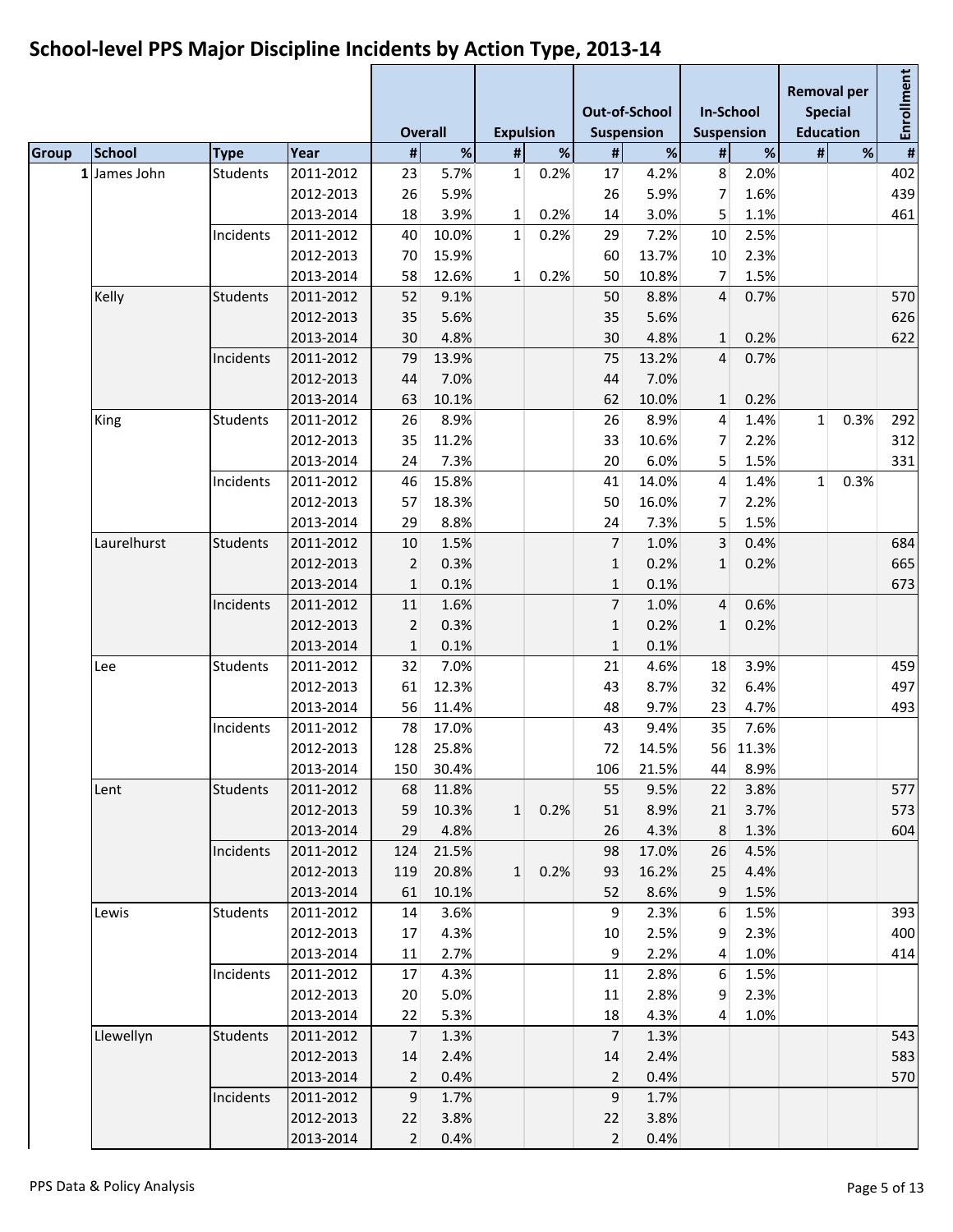#### **Overall Expulsion Out-of-School Suspension In-School Suspension Removal per Special Education Enrollment Group School Type Year # % # % # % # % # % # 1** Maplewood Students 2011-2012 8 2.4% 4 1.2% 5 1.5% 335 2012-2013 8 2.4% 3 0.9% 5 1.5% 327 2013-2014 12 3.6% 7 2.1% 7 2.1% 333 Incidents 2011-2012 10 3.0% 4 1.2% 6 1.8% 2012-2013 9 2.8% 4 1.2% 5 1.5% 2013-2014 22 6.6% 13 3.9% 9 2.7% Markham Students 2011-2012 | 16 4.2% | 16 4.2% 3 0.8% | 384 2012-2013 12 3.1% 11 2.9% 1 0.3% 383 2013-2014 7 1.8% 7 1.8% 393 Incidents 2011-2012 28 7.3% 25 6.5% 3 0.8% 2012-2013 26 6.8% 25 6.5% 1 0.3% 2013-2014 7 1.8% 7 1.8% Marysville Students 2011-2012 | 23 6.3% | 16 4.4% 10 2.8% | 363 2012-2013 34 9.7% 1 0.3% 26 7.4% 11 3.1% 352 2013-2014 41 9.9% 35 8.4% 12 2.9% 416 Incidents 2011-2012 45 12.4% 34 9.4% 11 3.0% 2012-2013 56 15.9% 1 0.3% 43 12.2% 12 3.4% 2013-2014 78 18.8% 63 15.1% 15 3.6% Peninsula Students 2011-2012 31 8.7% 24 6.7% 12 3.4% 358 2012-2013 29 7.9% 27 7.3% 10 2.7% 368 2013-2014 22 5.9% 21 5.6% 1 0.3% 376 Incidents 2011-2012 42 11.7% 29 8.1% 13 3.6% 2012-2013 61 16.6% 45 12.2% 16 4.3% 2013-2014 27 7.2% 26 6.9% 1 0.3% Richmond Students 2011-2012 | 5 0.8% | 5 0.8% | 5 662  $2012-2013$  5 0.8% 5 0.8% 5 0.8% 662 2013-2014 6 0.9% 5 0.7% 1 0.1% 687 Incidents 2011-2012 15 2.3% 15 15 2.3% 2012-2013 7 1.1% 7 1.1% 2013-2014 6 0.9% 5 0.7% 1 0.1% Rieke Students 2011-2012 2 0.5% 2 0.5% 416 2012-2013 388 2013-2014 388 Incidents 2011-2012 2 0.5% 2 0.5% 2012-2013 2013-2014 Rigler Students 2011-2012 44 8.4% 41 7.8% 4 0.8% 524 2012-2013 33 7.3% 33 7.3% 449 2013-2014 12 2.6% 11 2.4% 2 0.4% 463 Incidents 2011-2012 106 20.2% 102 19.5% 4 0.8% 2012-2013 75 16.7% 75 16.7% 2013-2014 24 5.2% 21 4.5% 3 0.6% Rosa Parks Students 2011-2012 26 6.4% 26 6.4% 407 2012-2013 5 1.2% 5 1.2% 405 2013-2014 11 2.7% 11 2.7% 1 0.2% 405 Incidents 2011-2012 35 8.6% 35 8.6% 2012-2013 5 1.2% 5 1.2% 2013-2014 12 3.0% 11 2.7% 1 0.2%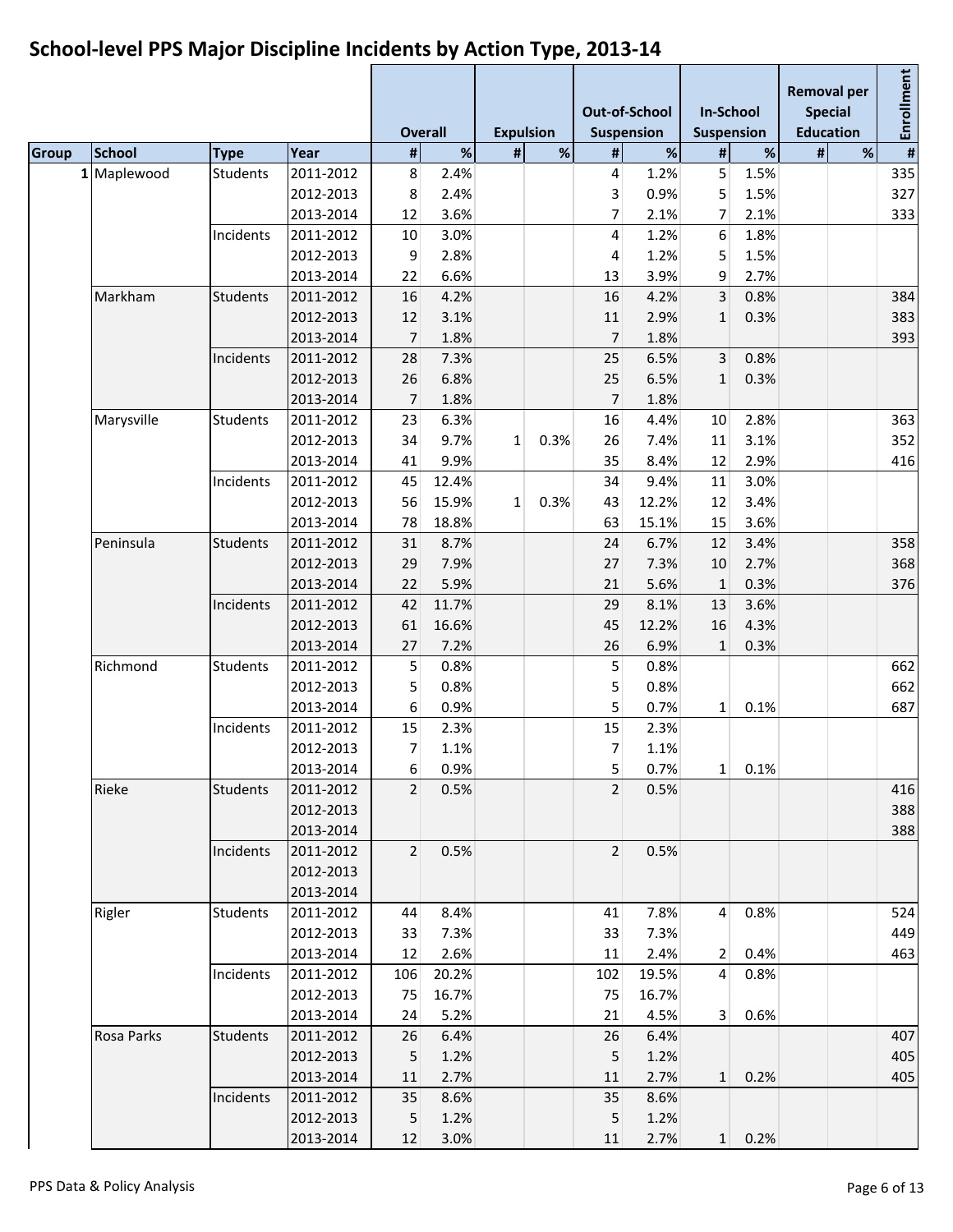#### **Overall Expulsion Out-of-School Suspension In-School Suspension Removal per Special Education Enrollment Group School Type Year # % # % # % # % # % # 1** Roseway Heights Students 2011-2012 24 4.1% 19 3.2% 10 1.7% 19 589 2012-2013 32 5.2% 25 4.1% 15 2.4% 616 2013-2014 37 6.1% 23 3.8% 21 3.5% 606 Incidents 2011-2012 48 8.1% 33 5.6% 15 2.5% 2012-2013 56 9.1% 39 6.3% 17 2.8% 2013-2014 61 10.1% 37 6.1% 24 4.0% Sabin Students 2011-2012 35 8.9% 28 7.1% 23 5.9% 392 2012-2013 40 9.5% 13 3.1% 32 7.6% 420 2013-2014 23 4.7% 15 3.1% 15 3.1% 485 Incidents 2011-2012 95 24.2% 57 14.5% 38 9.7% 2012-2013 88 21.0% 32 7.6% 56 13.3% 2013-2014 53 10.9% 33 6.8% 20 4.1% Scott Students 2011-2012 41 7.9% 1 0.2% 33 6.3% 15 2.9% 521 2012-2013 12 2.4% 9 1.8% 4 0.8% 504 2013-2014 19 3.7% 1 0.2% 16 3.2% 5 1.0% 507 Incidents 2011-2012 73 14.0% 1 0.2% 45 8.6% 27 5.2% 2012-2013 19 3.8% 15 3.0% 4 0.8% 2013-2014 31 6.1% 1 0.2% 25 4.9% 5 1.0% Sitton Students 2011-2012 29 8.7% 22 6.6% 15 4.5% 333 2012-2013 18 5.1% 13 3.7% 11 3.1% 356 2013-2014 21 5.6% 15 4.0% 9 2.4% 376 Incidents 2011-2012 62 18.6% 43 12.9% 19 5.7% 2012-2013 37 10.4% 25 7.0% 12 3.4% 2013-2014 36 9.6% 25 6.6% 11 2.9% Skyline Students 2011-2012 7 2.5% 6 2.2% 2 0.7% 276 2012-2013 7 2.6% 7 2.6% 273  $2013-2014$  2 0.8% 265 Incidents 2011-2012 9 3.3% 7 2.5% 2 0.7% 2012-2013 8 2.9% 8 2.9% 2013-2014 3 1.1% 3 1.1% Stephenson Students 2011-2012 7 2.1% 3 0.9% 5 1.5% 335 2012-2013 4 1.2% 4 1.2% 3 0.9% 329  $2013-2014$  1 0.3% 1 0.3% 320 Incidents 2011-2012 16 4.8% 9 2.7% 7 2.1% 2012-2013 16 4.9% 10 3.0% 6 1.8% 2013-2014 11 3.4% 11 3.4% Sunnyside EnvironsStudents 2011-2012 11 1.8% 8 1.3% 4 0.7% 8 1.3% 8 1.3% 8 1.3% 8 1.3% 8 1.3% 8 1.3% 8 1.3% 8 1.3% 8 1.3% 8 1.3% 8 1.3% 8 1.3% 8 1.3% 8 1.3% 8 1.3% 8 1.3% 8 1.3% 8 1.3% 8 1.3% 8 1.3% 8 1.3% 8 1.3% 8 1.3% 8 2012-2013 4 0.7% 4 0.7% 1 0.2% 605 2013-2014 6 1.0% 6 1.0% 1 0.2% 587 Incidents 2011-2012 15 2.5% 11 1.8% 4 0.7% 2012-2013 10 1.7% 9 1.5% 1 0.2% 2013-2014 10 1.7% 7 1.2% 3 0.5% Vernon Students 2011-2012 38 7.6% 1 0.2% 24 4.8% 22 4.4% 500 2012-2013 43 9.8% 34 7.7% 25 5.7% 440 2013-2014 35 8.9% 28 7.1% 13 3.3% 394 Incidents 2011-2012 75 15.0% 1 0.2% 35 7.0% 39 7.8% 2012-2013 117 26.6% 83 18.9% 34 7.7% 2013-2014 65 16.5% 50 12.7% 15 3.8%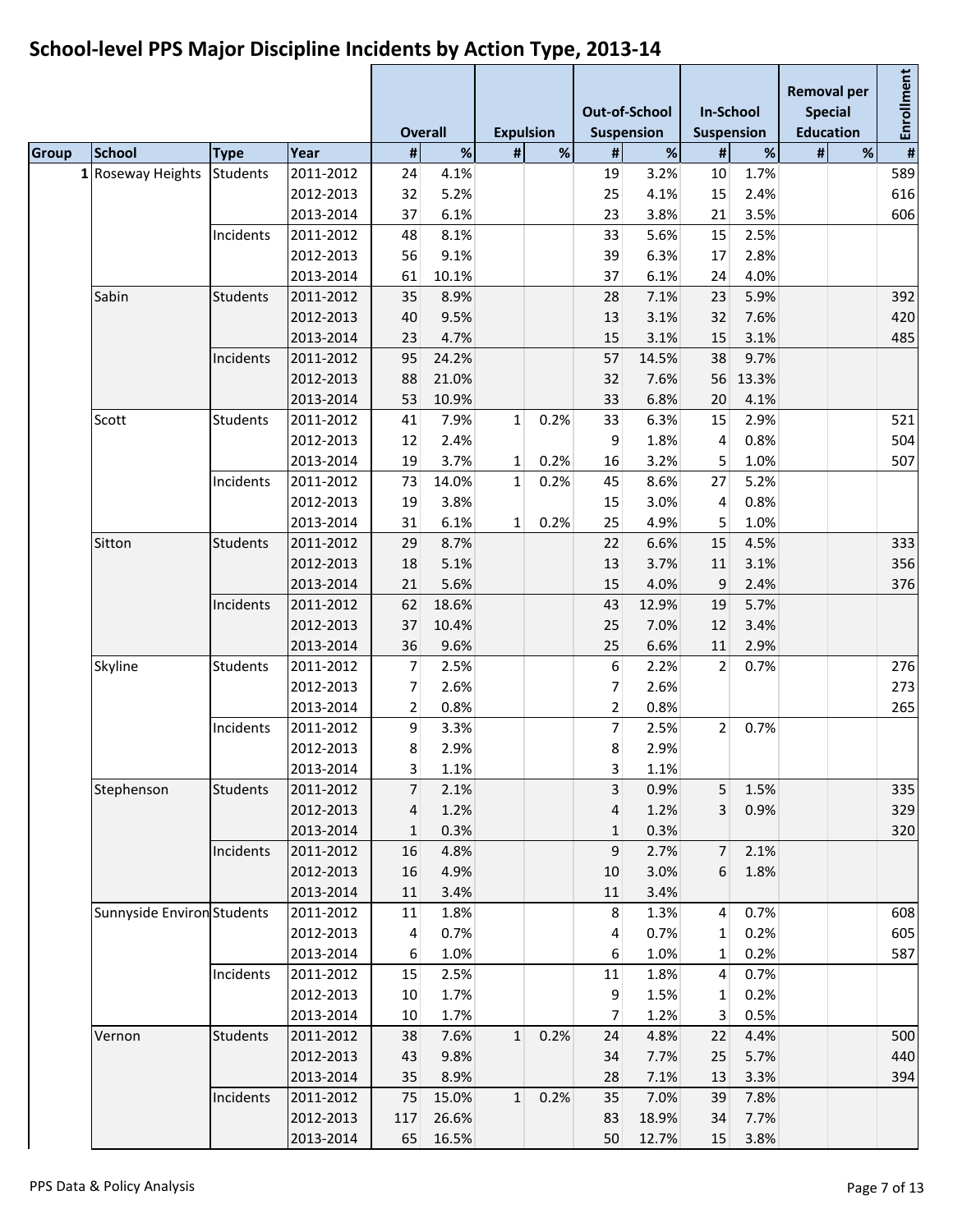#### **Overall Expulsion Out-of-School Suspension In-School Suspension Removal per Special Education Enrollment Group School Type Year # % # % # % # % # % # 1** Vestal Students 2011-2012 34 8.1% 1 0.2% 30 7.1% 5 1.2% 420 2012-2013 26 6.6% 15 3.8% 17 4.3% 395 2013-2014 35 8.7% 31 7.7% 12 3.0% 402 Incidents 2011-2012 57 13.6% 1 0.2% 50 11.9% 6 1.4% 2012-2013 47 11.9% 27 6.8% 20 5.1% 2013-2014 58 14.4% 43 10.7% 15 3.7% Whitman Students 2011-2012 29 8.0% 24 6.6% 12 3.3% 361 2012-2013 12 3.4% 6 1.7% 7 2.0% 351 2013-2014 13 3.7% 10 2.9% 5 1.4% 349 Incidents 2011-2012 61 16.9% 18 43 11.9% 18 5.0% 2012-2013 15 4.3% 7 2.0% 8 2.3% 2013-2014 22 6.3% 12 3.4% 10 2.9% Winterhaven Students 2011-2012 | 9 2.6% | 3 0.9% 7 2.0% | 346 2012-2013 3 0.9% 3 0.9% 352 2013-2014 2 0.6% 1 0.3% 1 0.3% 356 Incidents 2011-2012 11 3.2% 3 0.9% 8 2.3% 2012-2013 3 0.9% 3 0.9% 2013-2014 2 0.6% 1 0.3% 1 0.3% Woodlawn Students 2011-2012 59 13.3% 1 0.2% 59 13.3% 5 1.1% 443 2012-2013 58 13.2% 56 12.8% 5 1.1% 439 2013-2014 25 5.6% 25 5.6% 449 Incidents 2011-2012 138 31.2% 1 0.2% 131 29.6% 6 1.4% 2012-2013 119 27.1% 113 25.7% 6 1.4% 2013-2014 48 10.7% 48 10.7% Woodmere Students 2011-2012 36 9.1% 25 6.3% 19 4.8% 397 2012-2013 19 5.0% 17 4.4% 4 1.0% 383 2013-2014 29 7.8% 27 7.3% 6 1.6% 371 Incidents 2011-2012 76 19.1% 52 13.1% 24 6.0% 2012-2013 34 8.9% 29 7.6% 5 1.3% 2013-2014 42 11.3% 35 9.4% 7 1.9% Woodstock Students 2011-2012 22 4.5% 7 1.4% 19 3.9% 491 2012-2013 14 2.8% 9 1.8% 7 1.4% 508 2013-2014 8 1.6% 6 1.2% 2 0.4% 505 Incidents 2011-2012 31 6.3% 11 2.2% 20 4.1% 2012-2013 21 4.1% 10 2.0% 11 2.2% 2013-2014 8 1.6% 6 1.2% 2 0.4% **2** Beaumont Students 2011-2012 37 7.7% 1 0.2% 29 6.0% 18 3.7% 481 2012-2013 57 9.8% 36 6.2% 34 5.8% 583 2013-2014 32 5.5% 17 2.9% 18 3.1% 584 Incidents 2011-2012 72 15.0% 1 0.2% 39 8.1% 32 6.7% 2012-2013 100 17.2% 61 10.5% 39 6.7% 2013-2014 44 7.5% 22 3.8% 22 3.8% da Vinci Students 2011-2012 12 2.6% 1 0.2% 12 2.6% 462 2012-2013 22 4.7% 22 4.7% 1 0.2% 470 2013-2014 2 0.4% 1 0.2% 1 0.2% 468 Incidents 2011-2012 19 4.1% 1 0.2% 18 3.9% 2012-2013 32 6.8% 31 6.6% 1 0.2% 2013-2014 2 0.4% 1 0.2% 1 0.2%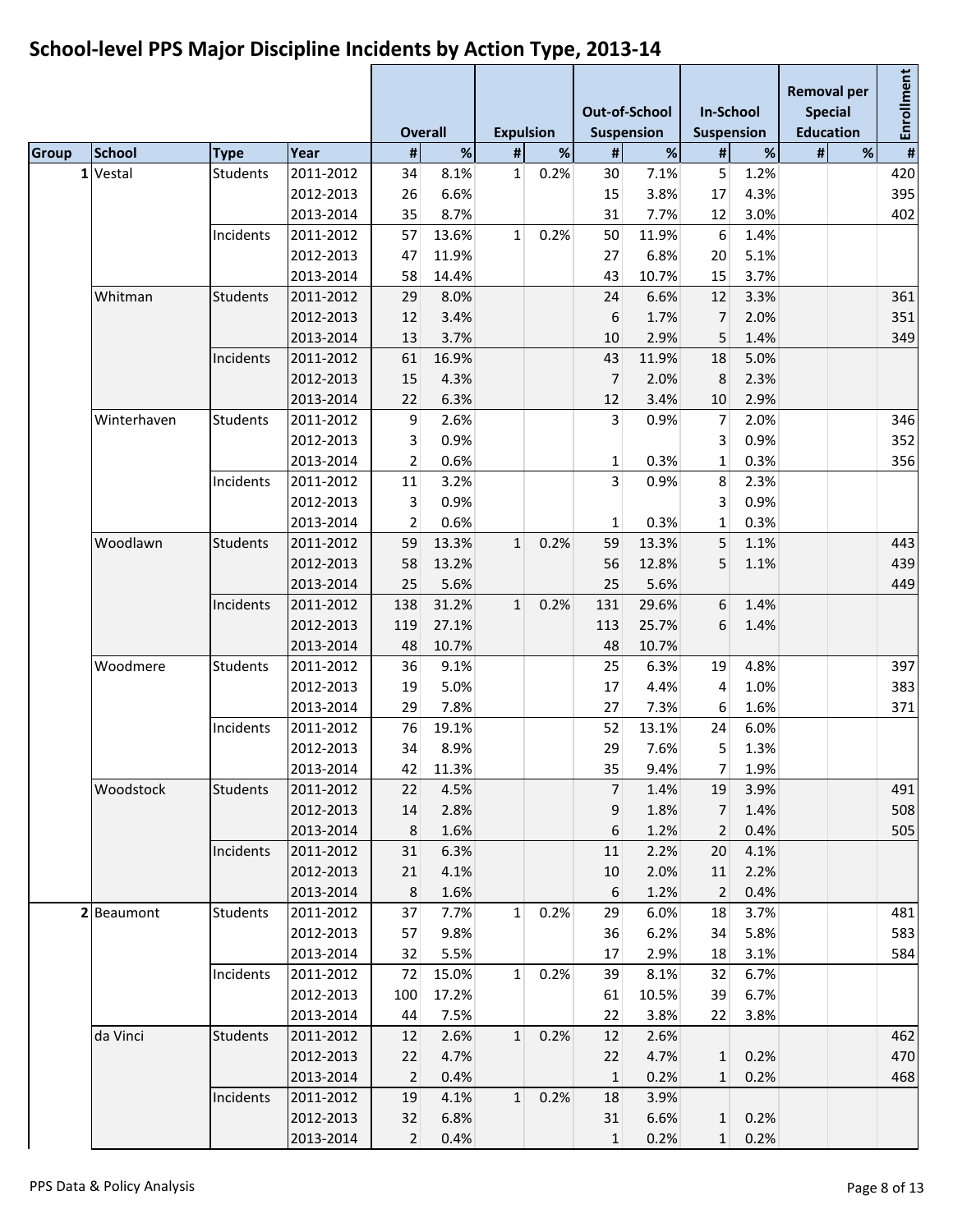#### **Overall Expulsion Out-of-School Suspension In-School Suspension Removal per Special Education Enrollment Group School Type Year # % # % # % # % # % # 2** George Students 2011-2012 79 21.9% 64 17.8% 32 8.9% 360 2012-2013 106 27.5% 99 25.7% 33 8.6% 385 2013-2014 43 11.5% 1 0.3% 37 9.9% 25 6.7% 373 Incidents 2011-2012 162 45.0% 118 32.8% 44 12.2% 2012-2013 250 64.9% 196 50.9% 54 14.0% 2013-2014 106 28.4% 1 0.3% 63 16.9% 42 11.3% Gray Students 2011-2012 22 5.2% 22 5.2% 1 0.2% 422 2012-2013 19 4.5% 1 0.2% 18 4.3% 422 2013-2014 18 3.9% 16 3.4% 4 0.9% 464 Incidents 2011-2012 35 8.3% 1 34 8.1% 1 0.2% 2012-2013 26 6.2% 1 0.2% 25 5.9% 2013-2014 35 7.5% 30 6.5% 5 1.1% Hosford Students 2011-2012 47 8.8% 35 6.6% 22 4.1% 534 2012-2013 43 8.0% 42 7.8% 14 2.6% 538 2013-2014 20 3.5% 17 3.0% 6 1.0% 576 Incidents 2011-2012 119 22.3% 91 17.0% 28 5.2% 2012-2013 99 18.4% 82 15.2% 17 3.2% 2013-2014 35 6.1% 28 4.9% 7 1.2% Jackson Students 2011-2012 16 3.0% 11 2.1% 6 1.1% 533 2012-2013 29 5.5% 11 2.1% 21 3.9% 532 2013-2014 18 3.4% 10 1.9% 8 1.5% 533 Incidents 2011-2012 20 3.8% 14 2.6% 6 1.1% 2012-2013 41 7.7% 13 2.4% 28 5.3% 2013-2014 22 4.1% 13 2.4% 9 1.7% Lane Students 2011-2012 86 19.5% 5 1.1% 83 18.8% 441 2012-2013 70 14.4% 1 0.2% 70 14.4% 486 2013-2014 50 9.9% 46 9.1% 7 1.4% 505 Incidents 2011-2012 143 32.4% 5 1.1% 138 31.3% 2012-2013 129 26.5% 1 0.2% 128 26.3% 2013-2014 83 16.4% 74 14.7% 9 1.8% Mt Tabor Students 2011-2012 27 4.6% 22 3.7% 7 1.2% 593 2012-2013 24 4.0% 21 3.5% 4 0.7% 606 2013-2014 3 0.5% 3 0.5% 628 Incidents 2011-2012 39 6.6% 30 5.1% 9 1.5% 2012-2013 27 4.5% 21 3.5% 6 1.0% 2013-2014 3 0.5% 3 0.5% Sellwood Students 2011-2012 44 9.1% 41 8.4% 8 1.6% 486 2012-2013 17 3.7% 17 3.7% 455 2013-2014 17 3.5% 17 3.5% 2 0.4% 483 Incidents 2011-2012 71 14.6% 62 12.8% 9 1.9% 2012-2013 27 5.9% 27 5.9% 2013-2014 21 4.3% 19 3.9% 2 0.4% West Sylvan Students 2011-2012 38 4.5% 24 2.8% 18 2.1% 21 848 2012-2013 16 1.8% 7 0.8% 13 1.5% 888 2013-2014 23 2.4% 6 0.6% 19 2.0% 945 Incidents 2011-2012 50 5.9% 29 3.4% 21 2.5% 2012-2013 26 2.9% 13 1.5% 13 1.5% 2013-2014 28 3.0% 7 0.7% 21 2.2%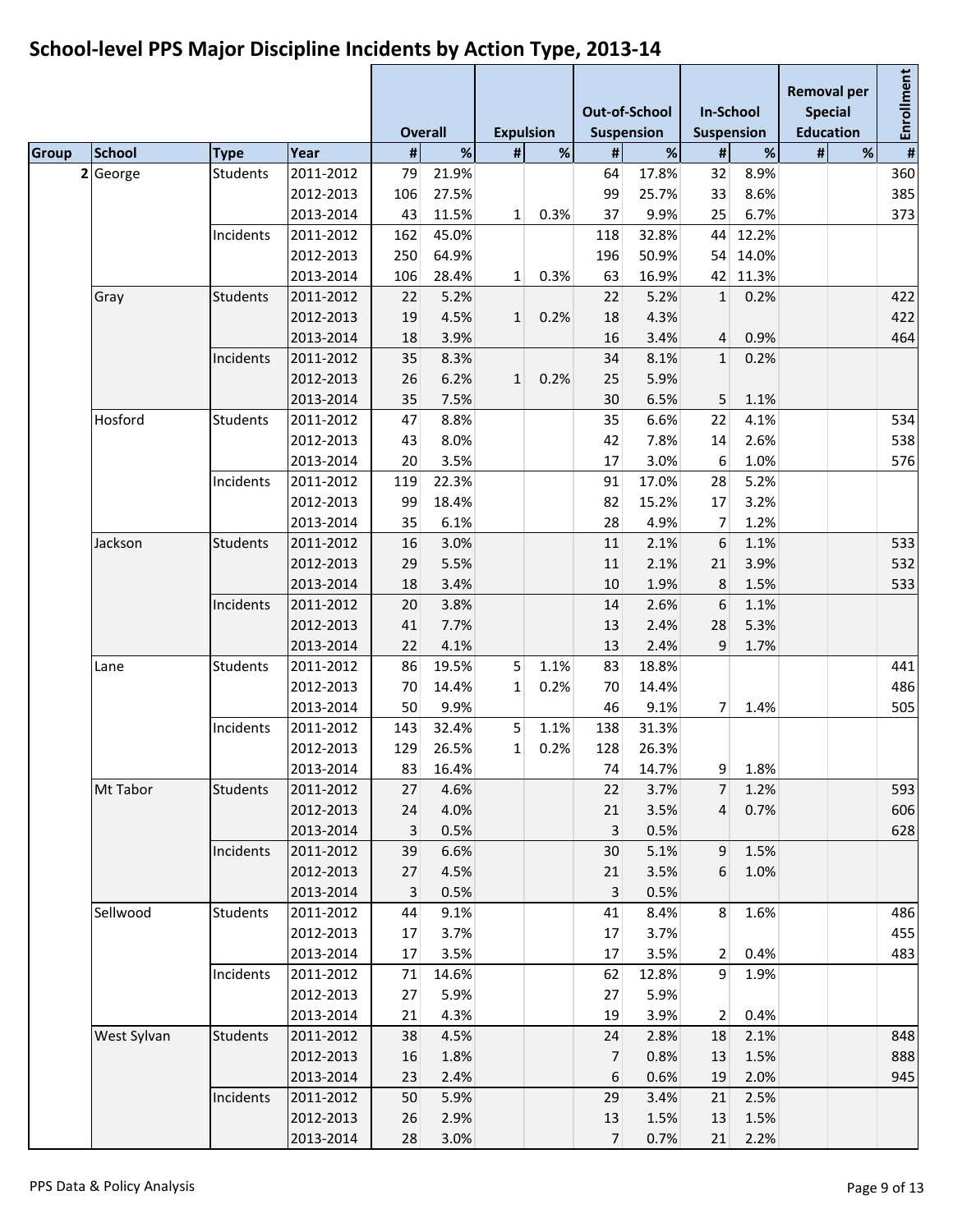|               |                 |           |                | <b>Overall</b> | <b>Expulsion</b>  |      |          | <b>Out-of-School</b><br><b>Suspension</b> | <b>In-School</b>    | <b>Suspension</b> | <b>Removal per</b> | <b>Special</b><br><b>Education</b> | Enrollment |
|---------------|-----------------|-----------|----------------|----------------|-------------------|------|----------|-------------------------------------------|---------------------|-------------------|--------------------|------------------------------------|------------|
| <b>School</b> | <b>Type</b>     | Year      | $\pmb{\sharp}$ | %              | $\sharp$          | $\%$ | #        | $\%$                                      | #                   | %                 | #                  | %                                  | #          |
| 3 Benson      | <b>Students</b> | 2011-2012 | 62             | 7.0%           | 3                 | 0.3% | 51       | 5.7%                                      | 12                  | 1.3%              |                    |                                    | 889        |
|               |                 | 2012-2013 | 79             | 8.9%           | 9                 | 1.0% | 64       | 7.2%                                      | 18                  | 2.0%              |                    |                                    | 889        |
|               |                 | 2013-2014 | 39             | 4.7%           | 3                 | 0.4% | 34       | 4.1%                                      | 5                   | 0.6%              |                    |                                    | 830        |
|               | Incidents       | 2011-2012 | 78             | 8.8%           | 3                 | 0.3% | 63       | 7.1%                                      | 12                  | 1.3%              |                    |                                    |            |
|               |                 | 2012-2013 | 114            | 12.8%          | 9                 | 1.0% | 85       | 9.6%                                      | 20                  | 2.2%              |                    |                                    |            |
|               |                 | 2013-2014 | 56             | 6.7%           | 3                 | 0.4% | 48       | 5.8%                                      | 5                   | 0.6%              |                    |                                    |            |
| Cleveland     | <b>Students</b> | 2011-2012 | 36             | 2.4%           | $\mathbf{1}$      | 0.1% | 35       | 2.3%                                      | $\mathbf 2$         | 0.1%              |                    |                                    | 1,520      |
|               |                 | 2012-2013 | 31             | 2.0%           | 2                 | 0.1% | 28       | 1.8%                                      | 3                   | 0.2%              |                    |                                    | 1,532      |
|               |                 | 2013-2014 | 47             | 3.1%           | $\mathbf{1}$      | 0.1% | 47       | 3.1%                                      |                     |                   |                    |                                    | 1,523      |
|               | Incidents       | 2011-2012 | 47             | 3.1%           | $\mathbf{1}$      | 0.1% | 44       | 2.9%                                      | $\overline{2}$      | 0.1%              |                    |                                    |            |
|               |                 | 2012-2013 | 37             | 2.4%           | 2                 | 0.1% | 32       | 2.1%                                      | 3                   | 0.2%              |                    |                                    |            |
|               |                 | 2013-2014 | 50             | 3.3%           | 1                 | 0.1% | 49       | 3.2%                                      |                     |                   |                    |                                    |            |
| Franklin      | Students        | 2011-2012 | 131            | 8.9%           | 9                 | 0.6% | 59       | 4.0%                                      | 76                  | 5.1%              |                    |                                    | 1,480      |
|               |                 | 2012-2013 | 168            | 11.4%          | 3                 | 0.2% | 22       | 1.5%                                      | 158                 | 10.8%             |                    |                                    | 1,469      |
|               |                 | 2013-2014 | 93             | 6.4%           | 8                 | 0.5% | 27       | 1.8%                                      | 71                  | 4.9%              |                    |                                    | 1,460      |
|               | Incidents       | 2011-2012 | 161            | 10.9%          | 9                 | 0.6% | 70       | 4.7%                                      | 82                  | 5.5%              |                    |                                    |            |
|               |                 | 2012-2013 | 243            | 16.5%          | 3                 | 0.2% | 32       | 2.2%                                      | 208                 | 14.2%             |                    |                                    |            |
|               |                 | 2013-2014 | 144            | 9.9%           | 8                 | 0.5% | 30       | 2.1%                                      | 106                 | 7.3%              |                    |                                    |            |
| Grant         | <b>Students</b> | 2011-2012 | 39             | 2.5%           | 4                 | 0.3% | 36       | 2.3%                                      | $\mathbf{1}$        | 0.1%              |                    |                                    | 1,565      |
|               |                 | 2012-2013 | 38             | 2.5%           | 4                 | 0.3% | 34       | 2.2%                                      | $\mathbf{1}$        | 0.1%              |                    |                                    | 1,536      |
|               |                 | 2013-2014 | 25             | 1.7%           |                   |      | 22       | 1.5%                                      | 3                   | 0.2%              |                    |                                    | 1,486      |
|               | Incidents       | 2011-2012 | 46             | 2.9%           | 4                 | 0.3% | 41       | 2.6%                                      | $\mathbf 1$         | 0.1%              |                    |                                    |            |
|               |                 | 2012-2013 | 50             | 3.3%           | 4                 | 0.3% | 45       | 2.9%                                      | $\mathbf{1}$        | 0.1%              |                    |                                    |            |
|               |                 | 2013-2014 | 31             | 2.1%           |                   |      | 28       | 1.9%                                      | 3                   | 0.2%              |                    |                                    |            |
| Jefferson     | <b>Students</b> | 2011-2012 | 91             | 15.6%          | 3                 | 0.5% | 90       | 15.4%                                     |                     |                   |                    |                                    | 584        |
|               |                 | 2012-2013 | 65             | 14.7%          | 2                 | 0.5% | 62       | 14.1%                                     | 2                   | 0.5%              |                    |                                    | 441        |
|               |                 | 2013-2014 | 78             | 15.3%          | 3                 | 0.6% | 77       | 15.1%                                     |                     |                   |                    |                                    | 511        |
|               | Incidents       | 2011-2012 | 135            | 23.1%          | 3                 | 0.5% | 132      | 22.6%                                     |                     |                   |                    |                                    |            |
|               |                 | 2012-2013 | 95             | 21.5%          | 2                 | 0.5% | 91       | 20.6%                                     | $\overline{2}$      | 0.5%              |                    |                                    |            |
|               |                 | 2013-2014 |                | 133 26.0%      | 3 <sup>2</sup>    | 0.6% | 130      | 25.4%                                     |                     |                   |                    |                                    |            |
|               | <b>Students</b> | 2011-2012 | 29             | 2.0%           | $1\vert$          | 0.1% | 24       | 1.6%                                      | $6\phantom{1}$      | 0.4%              |                    |                                    | 1,476      |
| Lincoln       |                 | 2012-2013 |                | 1.5%           |                   |      |          | 1.4%                                      |                     | 0.2%              |                    |                                    | 1,513      |
|               |                 | 2013-2014 | 22<br>36       |                |                   | 0.1% | 21<br>34 | 2.2%                                      | 3<br>$\overline{2}$ | 0.1%              |                    |                                    |            |
|               |                 | 2011-2012 | 35             | 2.3%           | $\mathbf{1}$<br>1 | 0.1% | 28       | 1.9%                                      | 6                   | 0.4%              |                    |                                    | 1,565      |
|               | Incidents       | 2012-2013 | 25             | 2.4%<br>1.7%   |                   |      |          | 1.5%                                      |                     | 0.2%              |                    |                                    |            |
|               |                 | 2013-2014 | 40             | 2.6%           | 1                 | 0.1% | 22<br>37 | 2.4%                                      | 3<br>$\overline{2}$ | 0.1%              |                    |                                    |            |
| Madison       | Students        | 2011-2012 | 138            | 11.9%          | 8                 | 0.7% | 120      | 10.3%                                     | 39                  | 3.4%              |                    |                                    | 1,161      |
|               |                 | 2012-2013 | 91             | 8.2%           | 3                 | 0.3% | 74       | 6.7%                                      |                     |                   |                    |                                    | 1,107      |
|               |                 | 2013-2014 | 40             | 3.8%           |                   | 0.2% |          | 3.7%                                      | 27                  | 2.4%              |                    |                                    |            |
|               | Incidents       |           |                |                | 2                 |      | 39       |                                           |                     | 4.0%              |                    |                                    | 1,066      |
|               |                 | 2011-2012 | 256            | 22.0%          | 8                 | 0.7% | 201      | 17.3%                                     | 47                  |                   |                    |                                    |            |
|               |                 | 2012-2013 | 135            | 12.2%          | 3                 | 0.3% | 102      | 9.2%                                      | 30                  | 2.7%              |                    |                                    |            |
|               |                 | 2013-2014 | 53             | 5.0%           | 2                 | 0.2% | 51       | 4.8%                                      |                     |                   |                    |                                    |            |
| Roosevelt     | <b>Students</b> | 2011-2012 | 123            | 16.4%          | 14                | 1.9% | 88       | 11.8%                                     | 50                  | 6.7%              |                    |                                    | 748        |
|               |                 | 2012-2013 | 161            | 19.4%          | 6                 | 0.7% | 100      | 12.1%                                     | 89                  | 10.7%             |                    |                                    | 828        |
|               |                 | 2013-2014 | 51             | 5.6%           | 3                 | 0.3% | 31       | 3.4%                                      | 23                  | 2.5%              |                    |                                    | 914        |
|               | Incidents       | 2011-2012 | 206            | 27.5%          | 16                | 2.1% | 127      | 17.0%                                     | 63                  | 8.4%              |                    |                                    |            |
|               |                 | 2012-2013 | 266            | 32.1%          | 6                 | 0.7% | 146      | 17.6%                                     |                     | 114 13.8%         |                    |                                    |            |
|               |                 | 2013-2014 | 79             | 8.6%           | 3                 | 0.3% | 44       | 4.8%                                      | 32                  | 3.5%              |                    |                                    |            |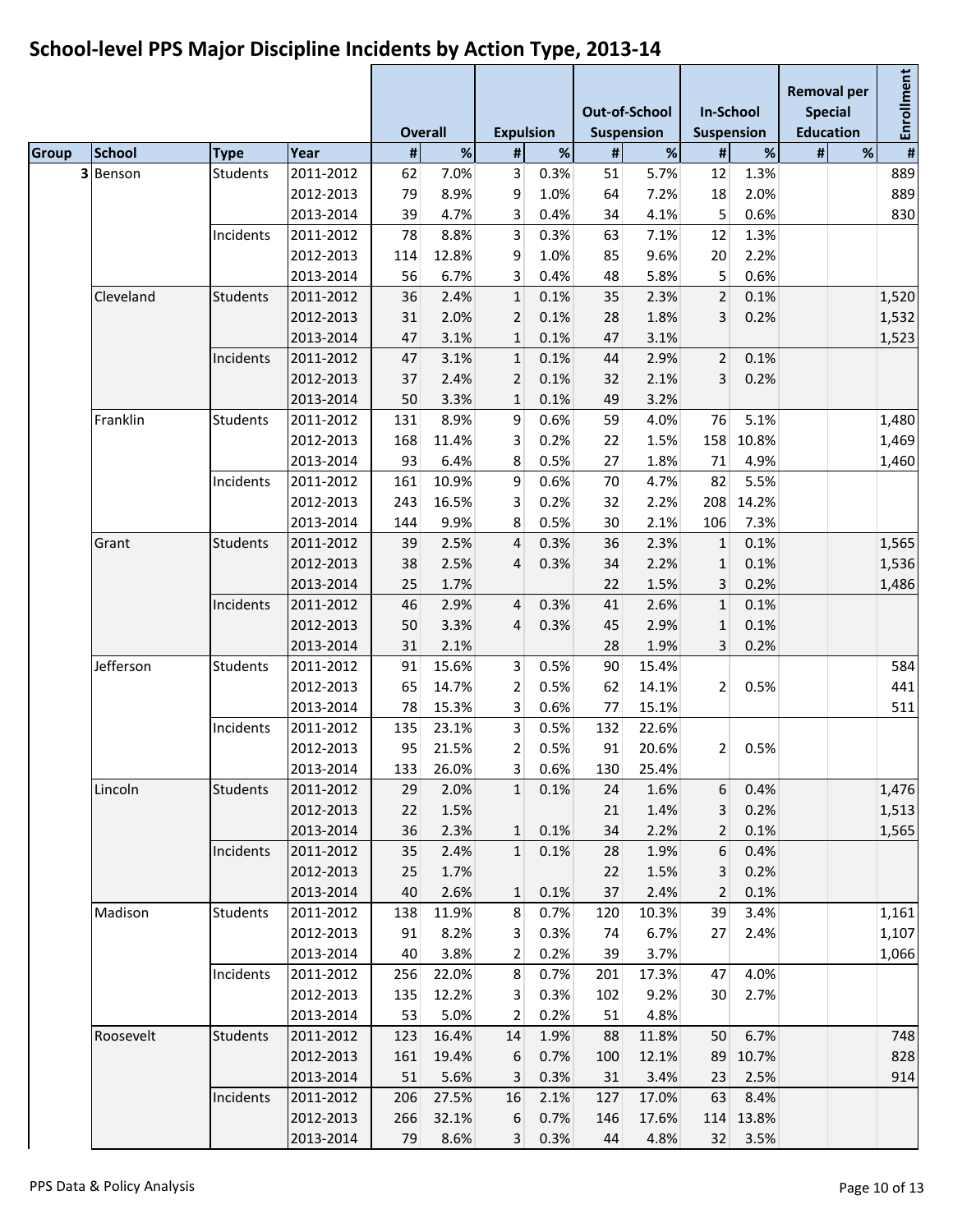|              |                            |                 |           |                | <b>Overall</b> |                | <b>Expulsion</b> |                | <b>Out-of-School</b><br><b>Suspension</b> | <b>In-School</b><br><b>Suspension</b> |      | <b>Removal per</b><br><b>Special</b><br><b>Education</b> |      | Enrollment     |
|--------------|----------------------------|-----------------|-----------|----------------|----------------|----------------|------------------|----------------|-------------------------------------------|---------------------------------------|------|----------------------------------------------------------|------|----------------|
| <b>Group</b> | <b>School</b>              | <b>Type</b>     | Year      | #              | %              | #              | %                | #              | %                                         | #                                     | %    | #                                                        | %    | $\pmb{\sharp}$ |
|              | 3 Wilson                   | <b>Students</b> | 2011-2012 | 86             | 6.2%           | 8              | 0.6%             | 81             | 5.8%                                      | $\overline{2}$                        | 0.1% | $\mathbf{1}$                                             |      | $0.1\%$ 1,387  |
|              |                            |                 | 2012-2013 | 61             | 4.9%           | 3              | 0.2%             | 59             | 4.8%                                      | 1                                     | 0.1% |                                                          |      | 1,236          |
|              |                            |                 | 2013-2014 | 41             | 3.3%           | 2              | 0.2%             | 41             | 3.3%                                      |                                       |      |                                                          |      | 1,230          |
|              |                            | Incidents       | 2011-2012 | 115            | 8.3%           | 8              | 0.6%             | 104            | 7.5%                                      | $\overline{2}$                        | 0.1% | 1                                                        | 0.1% |                |
|              |                            |                 | 2012-2013 | 100            | 8.1%           | 3              | 0.2%             | 96             | 7.8%                                      | 1                                     | 0.1% |                                                          |      |                |
|              |                            |                 | 2013-2014 | 75             | 6.1%           | $\overline{2}$ | 0.2%             | 73             | 5.9%                                      |                                       |      |                                                          |      |                |
|              | 4 ACCESS                   | <b>Students</b> | 2011-2012 | $\overline{7}$ | 3.5%           |                |                  | 7              | 3.5%                                      | $\mathbf{1}$                          | 0.5% |                                                          |      | 198            |
|              |                            |                 | 2012-2013 | 19             | 8.7%           |                |                  | 10             | 4.6%                                      | 11                                    | 5.0% |                                                          |      | 219            |
|              |                            |                 | 2013-2014 | 10             | 4.2%           |                |                  | 10             | 4.2%                                      |                                       |      |                                                          |      | 236            |
|              |                            | Incidents       | 2011-2012 | 12             | 6.1%           |                |                  | 11             | 5.6%                                      | $\mathbf{1}$                          | 0.5% |                                                          |      |                |
|              |                            |                 | 2012-2013 | 27             | 12.3%          |                |                  | 14             | 6.4%                                      | 13                                    | 5.9% |                                                          |      |                |
|              |                            |                 | 2013-2014 | 22             | 9.3%           |                |                  | 22             | 9.3%                                      |                                       |      |                                                          |      |                |
|              | Alliance **                | <b>Students</b> | 2011-2012 | 23             | 9.9%           | 5              | 2.1%             | 18             | 7.7%                                      | $\mathbf{1}$                          | 0.4% |                                                          |      | 233            |
|              |                            |                 | 2012-2013 | 25             | 11.3%          | 5              | 2.3%             | 21             | 9.5%                                      | 3                                     | 1.4% |                                                          |      | 222            |
|              |                            |                 | 2013-2014 | 18             | 9.8%           | 1              | 0.5%             | 17             | 9.3%                                      | 1                                     | 0.5% |                                                          |      | 183            |
|              |                            | Incidents       | 2011-2012 | 27             | 11.6%          | 5              | 2.1%             | 21             | 9.0%                                      | $\mathbf{1}$                          | 0.4% |                                                          |      |                |
|              |                            |                 | 2012-2013 | 36             | 16.2%          | 5              | 2.3%             | 28             | 12.6%                                     | 3                                     | 1.4% |                                                          |      |                |
|              |                            |                 | 2013-2014 | 31             | 16.9%          | 1              | 0.5%             | 29             | 15.8%                                     | 1                                     | 0.5% |                                                          |      |                |
|              | Metro. Learning C Students |                 | 2011-2012 | 7 <sup>1</sup> | 1.6%           |                |                  | $\overline{7}$ | 1.6%                                      |                                       |      |                                                          |      | 447            |
|              |                            |                 | 2012-2013 | 8              | 1.8%           |                |                  | 8              | 1.8%                                      |                                       |      |                                                          |      | 455            |
|              |                            |                 | 2013-2014 | 5              | 1.1%           | $\mathbf{1}$   | 0.2%             | 4              | 0.9%                                      | $\overline{2}$                        | 0.5% |                                                          |      | 440            |
|              |                            | Incidents       | 2011-2012 | 10             | 2.2%           |                |                  | 10             | 2.2%                                      |                                       |      |                                                          |      |                |
|              |                            |                 | 2012-2013 | 8              | 1.8%           |                |                  | 8              | 1.8%                                      |                                       |      |                                                          |      |                |
|              |                            |                 | 2013-2014 | 8              | 1.8%           | $\mathbf{1}$   | 0.2%             | 5              | 1.1%                                      | $\overline{2}$                        | 0.5% |                                                          |      |                |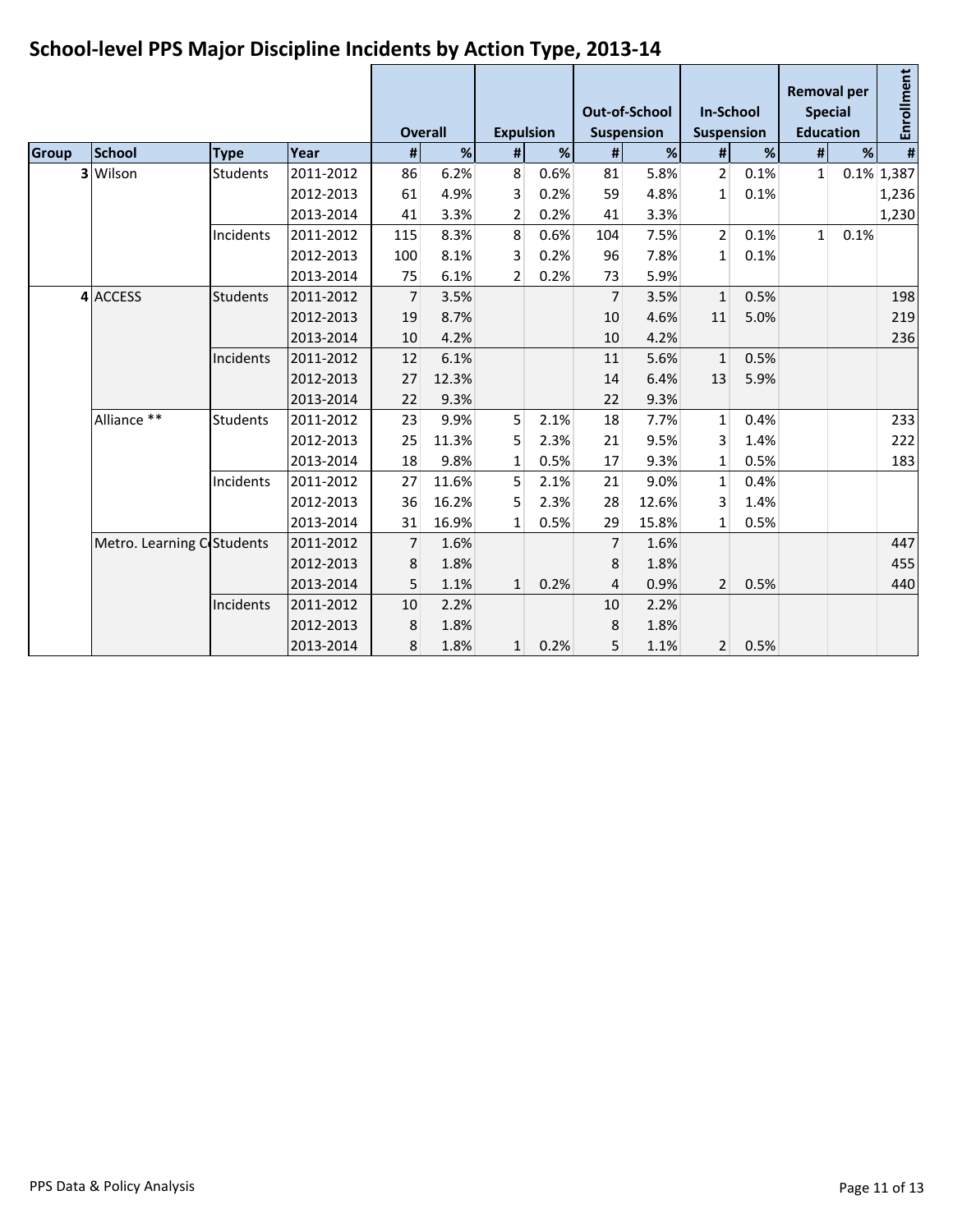|              |                             |                 |           |                | <b>Overall</b> | <b>Expulsion</b> |      |                | <b>Out-of-School</b><br>Suspension | <b>In-School</b><br><b>Suspension</b> |                 | <b>Removal per</b><br><b>Special</b><br><b>Education</b> |   | Enrollment |
|--------------|-----------------------------|-----------------|-----------|----------------|----------------|------------------|------|----------------|------------------------------------|---------------------------------------|-----------------|----------------------------------------------------------|---|------------|
| <b>Group</b> | <b>School</b>               | <b>Type</b>     | Year      | #              | %              | #                | %    | $\pmb{\sharp}$ | %                                  | #                                     | %               | #                                                        | % |            |
|              | 6 CTC **                    | <b>Students</b> | 2011-2012 |                |                |                  |      |                |                                    |                                       |                 |                                                          |   | 170        |
|              |                             |                 | 2012-2013 | 4              | 2.7%           |                  |      | 4              | 2.7%                               |                                       |                 |                                                          |   | 150        |
|              |                             |                 | 2013-2014 |                |                |                  |      |                |                                    |                                       |                 |                                                          |   |            |
|              |                             | Incidents       | 2011-2012 |                |                |                  |      |                |                                    |                                       |                 |                                                          |   |            |
|              |                             |                 | 2012-2013 | 4              | 2.7%           |                  |      | 4              | 2.7%                               |                                       |                 |                                                          |   |            |
|              |                             |                 | 2013-2014 |                |                |                  |      |                |                                    |                                       |                 |                                                          |   |            |
|              | PPS Pioneer ProgriStudents  |                 | 2011-2012 | 78             | 53.4%          |                  |      | 76             | 52.1%                              | 5                                     | 3.4%            |                                                          |   | 146        |
|              |                             |                 | 2012-2013 | 61             | 45.2%          |                  |      | 61             | 45.2%                              |                                       |                 |                                                          |   | 135        |
|              |                             |                 | 2013-2014 | 57             | 47.1%          |                  |      | 57             | 47.1%                              |                                       |                 |                                                          |   | 121        |
|              |                             | Incidents       | 2011-2012 | 136            | 93.2%          |                  |      | 131            | 89.7%                              | 5 <sup>1</sup>                        | 3.4%            |                                                          |   |            |
|              |                             |                 | 2012-2013 | 132            | 97.8%          |                  |      | 132            | 97.8%                              |                                       |                 |                                                          |   |            |
|              |                             |                 | 2013-2014 | 125            | 103.3%         |                  |      | 125            | 103.3%                             |                                       |                 |                                                          |   |            |
|              | 7 Arthur Academy            | <b>Students</b> | 2011-2012 | 19             | 11.9%          |                  |      | 19             | 11.9%                              |                                       |                 |                                                          |   | 159        |
|              |                             |                 | 2012-2013 | 14             | 8.8%           |                  |      | 14             | 8.8%                               |                                       |                 |                                                          |   | 159        |
|              |                             |                 | 2013-2014 | 6              | 3.9%           |                  |      | 6              | 3.9%                               |                                       |                 |                                                          |   | 153        |
|              |                             | Incidents       | 2011-2012 | 29             | 18.2%          |                  |      | 29             | 18.2%                              |                                       |                 |                                                          |   |            |
|              |                             |                 | 2012-2013 | 18             | 11.3%          |                  |      | 18             | 11.3%                              |                                       |                 |                                                          |   |            |
|              |                             |                 | 2013-2014 | $\overline{7}$ | 4.6%           |                  |      | 7              | 4.6%                               |                                       |                 |                                                          |   |            |
|              |                             |                 | 2011-2012 |                |                |                  |      |                |                                    |                                       |                 |                                                          |   |            |
|              | Cm2 Opal School Students    |                 | 2012-2013 |                |                |                  |      |                |                                    |                                       |                 |                                                          |   | 88         |
|              |                             |                 |           |                |                |                  |      |                |                                    |                                       |                 |                                                          |   | 88         |
|              |                             |                 | 2013-2014 | $\mathbf{1}$   | 1.1%           |                  |      | $\mathbf{1}$   | 1.1%                               |                                       |                 |                                                          |   | 87         |
|              |                             | Incidents       | 2011-2012 |                |                |                  |      |                |                                    |                                       |                 |                                                          |   |            |
|              |                             |                 | 2012-2013 |                |                |                  |      |                |                                    |                                       |                 |                                                          |   |            |
|              |                             |                 | 2013-2014 | $\mathbf{1}$   | 1.1%           |                  |      | $\mathbf{1}$   | 1.1%                               |                                       |                 |                                                          |   |            |
|              | Emerson School              | <b>Students</b> | 2011-2012 |                |                |                  |      |                |                                    |                                       |                 |                                                          |   | 139        |
|              |                             |                 | 2012-2013 | 1              | 0.7%           |                  |      | $\mathbf{1}$   | 0.7%                               |                                       |                 |                                                          |   | 144        |
|              |                             |                 | 2013-2014 |                |                |                  |      |                |                                    |                                       |                 |                                                          |   | 144        |
|              |                             | Incidents       | 2011-2012 |                |                |                  |      |                |                                    |                                       |                 |                                                          |   |            |
|              |                             |                 | 2012-2013 | $\mathbf{1}$   | 0.7%           |                  |      | $\mathbf{1}$   | 0.7%                               |                                       |                 |                                                          |   |            |
|              |                             |                 | 2013-2014 |                |                |                  |      |                |                                    |                                       |                 |                                                          |   |            |
|              | Le Monde                    | <b>Students</b> | 2011-2012 |                |                |                  |      |                |                                    |                                       |                 |                                                          |   |            |
|              |                             |                 | 2012-2013 | $\mathbf{1}$   | 1.1%           |                  |      | $\mathbf 1$    | 1.1%                               |                                       | $1 \quad 1.1\%$ |                                                          |   | 95         |
|              |                             |                 | 2013-2014 | $\overline{2}$ | 1.4%           |                  |      | $\overline{2}$ | 1.4%                               |                                       |                 |                                                          |   | 144        |
|              |                             | Incidents       | 2011-2012 |                |                |                  |      |                |                                    |                                       |                 |                                                          |   |            |
|              |                             |                 | 2012-2013 | $\overline{7}$ | 7.4%           |                  |      | 5              | 5.3%                               |                                       | $2 \quad 2.1\%$ |                                                          |   |            |
|              |                             |                 | 2013-2014 | 5              | 3.5%           |                  |      | 5              | 3.5%                               |                                       |                 |                                                          |   |            |
|              | LEP Charter H.S.            | <b>Students</b> | 2011-2012 | 72             | 21.8%          | 14               | 4.2% | 69             | 20.9%                              |                                       |                 |                                                          |   | 330        |
|              |                             |                 | 2012-2013 | 74             | 27.1%          | 10               | 3.7% | 65             | 23.8%                              | 10 <sup>°</sup>                       | 3.7%            |                                                          |   | 273        |
|              |                             |                 | 2013-2014 | 31             | 11.4%          | 1                | 0.4% | 24             | 8.9%                               | $\overline{9}$                        | 3.3%            |                                                          |   | 271        |
|              |                             | Incidents       | 2011-2012 | 123            | 37.3%          | 15               | 4.5% | 108            | 32.7%                              |                                       |                 |                                                          |   |            |
|              |                             |                 | 2012-2013 | 137            | 50.2%          | 10               | 3.7% | 116            | 42.5%                              | 11                                    | 4.0%            |                                                          |   |            |
|              |                             |                 | 2013-2014 | 35             | 12.9%          | 1                | 0.4% | 25             | 9.2%                               | 9                                     | 3.3%            |                                                          |   |            |
|              | Portland Village SdStudents |                 | 2011-2012 | 13             | 3.7%           |                  |      | 11             | 3.1%                               | 3                                     | 0.9%            |                                                          |   | 352        |
|              |                             |                 | 2012-2013 | $\overline{7}$ | 1.8%           |                  |      | 5              | 1.3%                               | $\overline{2}$                        | 0.5%            |                                                          |   | 386        |
|              |                             |                 | 2013-2014 | 5              | 1.3%           |                  |      | 3              | 0.8%                               | 3                                     | 0.8%            |                                                          |   | 394        |
|              |                             | Incidents       | 2011-2012 | 19             | 5.4%           |                  |      | 14             | 4.0%                               | 5                                     | 1.4%            |                                                          |   |            |
|              |                             |                 | 2012-2013 | $8\phantom{1}$ | 2.1%           |                  |      | 6              | 1.6%                               | $\overline{2}$                        | 0.5%            |                                                          |   |            |
|              |                             |                 | 2013-2014 | 6              | 1.5%           |                  |      | 3              | 0.8%                               | $\overline{\mathbf{3}}$               | 0.8%            |                                                          |   |            |